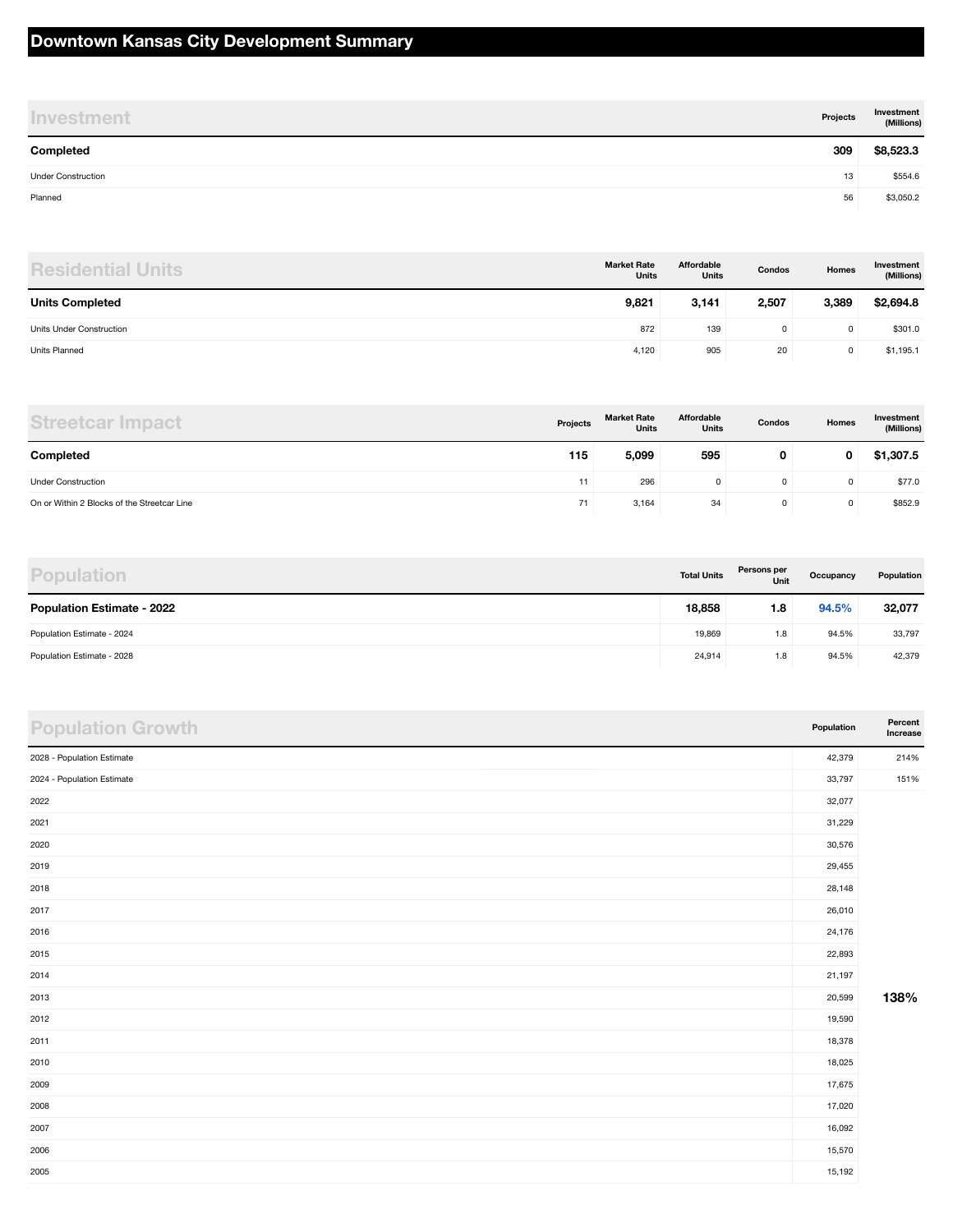#### **Arts & Culture**

| <b>Summary</b>            | Projects | Square<br>Footage | Investment<br>(Millions) |
|---------------------------|----------|-------------------|--------------------------|
| Completed                 | 29       | 1,680,043         | \$1,087.4                |
| <b>Under Construction</b> | 0        | 0                 | \$0.0                    |
| Planned                   | 2        | 0                 | \$64.0                   |

| <b>Streetcar Impact</b>                     | Projects | Square<br>Footage | Investment<br>(Millions) |
|---------------------------------------------|----------|-------------------|--------------------------|
| Completed                                   | 10       | 176.400           | \$66.8                   |
| <b>Under Construction</b>                   | 0        | $\mathbf 0$       | \$0.0                    |
| On or Within 2 Blocks of the Streetcar Line | Д        | 13,200            | \$66.8                   |

| <b>Projects</b>                                        | <b>Address</b>    | <b>Delivery</b> | Square<br>Footage | Investment<br>(Millions) |
|--------------------------------------------------------|-------------------|-----------------|-------------------|--------------------------|
| Boone Theater Renovation                               | 1701 E. 18th St.  | Planned         |                   | \$3.0                    |
| Casino KC                                              | 1800 E. Front St. | Planned         |                   | \$61.0                   |
| <b>The Bardot</b>                                      | 1616 Grand        | 2019            | 10,000            | \$6.8                    |
| <b>Folly Theater Renovation</b>                        | 300 W. 12th       | 2018            |                   | \$2.5                    |
| <b>HyVee Arena</b>                                     | 1800 Genessee     | 2018            | 82,000            | \$39.0                   |
| <b>Kansas City Club</b>                                | 918 Baltimore     | 2018            |                   | \$3.0                    |
| <b>Weinburger Fine Art</b>                             | 1903 Wyandotte    | 2018            | 3,200             |                          |
| <b>The Abbott</b>                                      | 1901 Cherry       | 2017            | 15,000            | \$3.0                    |
| <b>Quality Hill Playhouse Expansion</b>                | 303 W. 10th       | 2017            | 3,200             | \$0.6                    |
| <b>Boulevard Beer Hall</b>                             | 2345 Madison      | 2016            | 40,000            | \$3.2                    |
| <b>Union Station - Expansion</b>                       | 30 W. Pershing    | 2016            |                   | \$7.5                    |
| <b>Screenland Crossroads</b>                           | 1701 McGee        | 2014            | 23,000            | \$1.2                    |
| <b>Legoland Discovery Center Kansas City</b>           | 2475 Grand        | 2012            | 30,000            | \$15.0                   |
| <b>Library Memorial - Improvements</b>                 | 2 Memorial Drive  | 2012            |                   | \$5.0                    |
| <b>Quality Hill Playhouse</b>                          | 303 W. 10th       | 2012            |                   | \$5.0                    |
| SeaLife Aquarium of Kansas City                        | 2475 Grand        | 2012            | 28,000            | \$15.0                   |
| Kauffman Center for the Performing Arts                | 1601 Broadway     | 2011            | 285,000           | \$408.0                  |
| <b>Todd Bolender Center for Dance &amp; Creativity</b> | 500 W. Pershing   | 2011            | 60,000            | \$30.0                   |
| <b>Black Archives</b>                                  | 1722 E. 17th      | 2009            |                   | \$5.5                    |
| Mainstreet Theater - Alamo Drafthouse Cinema           | 1400 Main         | 2009            | 90,000            | \$25.0                   |
| Kemper Museum of Contemporary Art - Crossroads         | 1901 Baltimore    | 2008            | 5,500             | \$2.3                    |
| <b>Midland Theater</b>                                 | 1228 Main         | 2008            | 34,850            | \$28.0                   |
| <b>National Archives</b>                               | 400 W. Pershing   | 2008            | 35,000            | \$13.0                   |
| <b>College Basketball Experience</b>                   | 1401 Grand        | 2007            | 42,652            | \$25.0                   |
| Music Hall at Municipal Auditorium                     | 301 W. 13th       | 2007            |                   | \$15.0                   |
| <b>T-Mobile Center</b>                                 | 1407 Grand        | 2007            | 666,341           | \$276.0                  |
| Kansas City Reportory Theater Copaken Stage            | 13th & Main       | 2006            | 300               | \$7.0                    |
| National WWI Museum & Memorial                         | 2 Memorial Drive  | 2006            | 30,000            | \$26.0                   |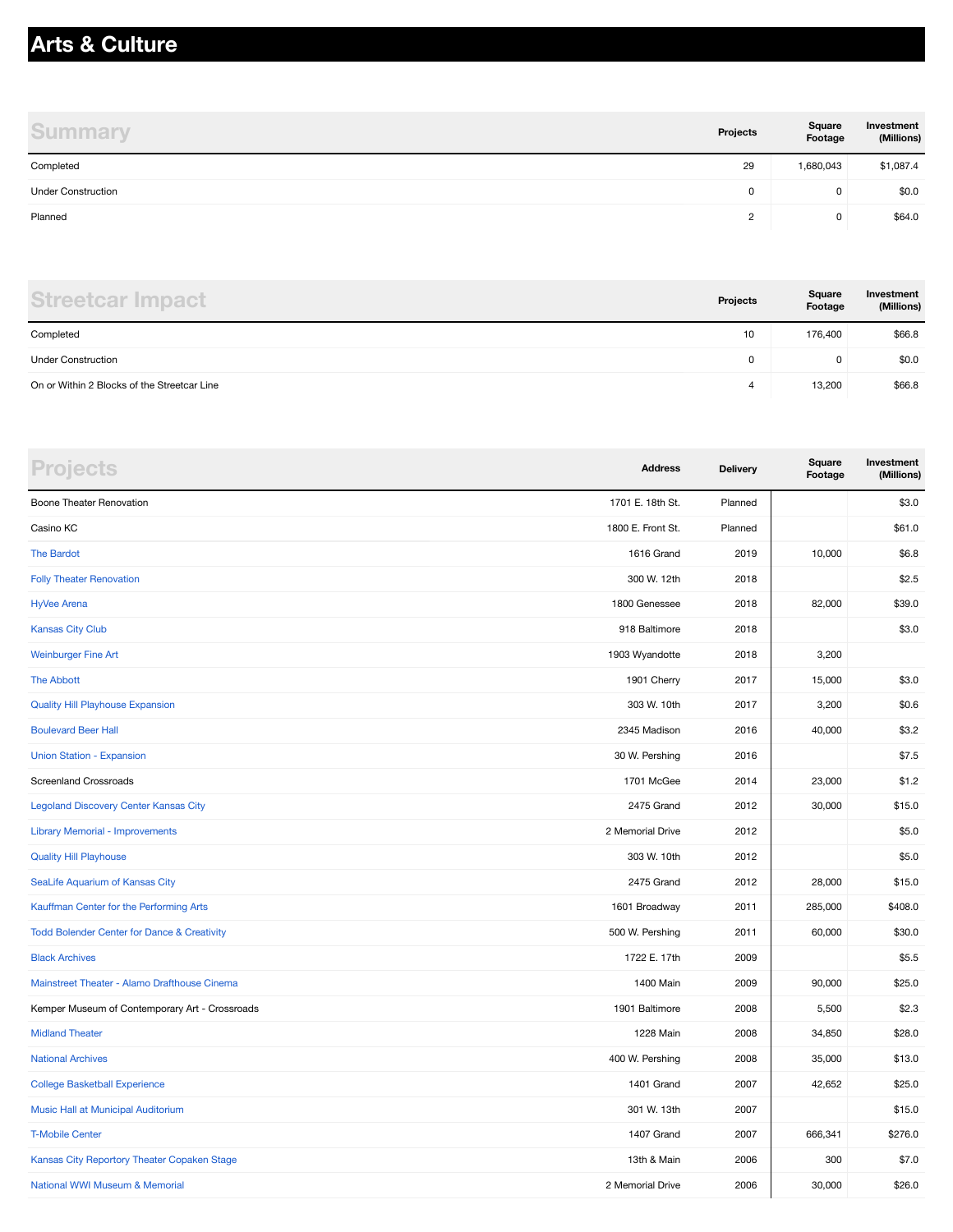#### **Connectivity & Infrastructure**

| <b>Summary</b>            | Projects | Investment<br>(Millions) |
|---------------------------|----------|--------------------------|
| Completed                 | 19       | \$535.6                  |
| <b>Under Construction</b> | 0        | \$0.0                    |
| Planned                   | 6        | \$472.0                  |

| <b>Streetcar Impact</b>                     | Projects | Investment<br>(Millions) |
|---------------------------------------------|----------|--------------------------|
| Completed                                   | 9        | \$160.0                  |
| <b>Under Construction</b>                   | 0        | \$0.0                    |
| On or Within 2 Blocks of the Streetcar Line |          | \$53.0                   |

| <b>Projects</b>                                   | <b>Address</b>                 | Delivery | Investment<br>(Millions) |
|---------------------------------------------------|--------------------------------|----------|--------------------------|
| Barney Allis Plaza & Garage                       | 12th & Wyandotte               | Planned  | \$63.0                   |
| Bicycle & Pedestrian Bridge                       | <b>Grand Blvd Viaduct</b>      | Planned  | \$12.0                   |
| Buck O'Neil Bridge Replacement                    | Broadway                       | Planned  | \$225.0                  |
| Freight House Development Distrct Parking Garages | Freight House District         | Planned  |                          |
| I-670 Deck                                        | Wyandotte to Grand             | Planned  | \$140.0                  |
| KC Streetcar North Expansion                      | <b>Berkley Riverfront Park</b> | Planned  | \$32.0                   |
| <b>Walnut Street Restoration</b>                  | 3rd - 5th Streets              | 2020     | \$2.4                    |
| East Village Transit Center                       | 12th & Charlotte               | 2020     | \$5.0                    |
| <b>KCATA Bus Shelters</b>                         | CBD                            | 2019     | \$8.0                    |
| 10th & Wyandotte Parking Garage                   | 10th & Wyandotte               | 2017     | \$8.8                    |
| Smart City Initiatives                            | Downtown                       | 2017     | \$15.0                   |
| <b>Downtown Streetcar Line</b>                    | Downtown                       | 2016     | \$102.0                  |
| Singleton Yard - Streetcar Maintenance Facility   | 600 E. 3rd                     | 2016     | \$8.8                    |
| 20th Street Improvements                          | Crossroads                     | 2015     | \$4.2                    |
| Webster House Parking Garage                      | 120 W. 17th                    | 2014     | \$5.8                    |
| <b>Charles Wheeler Downtown Airport</b>           | 900 Richards Road              | 2012     | \$69.9                   |
| Senator Christopher S. Bond Bridge                | Downtown                       | 2011     | \$245.0                  |
| 2nd Street Improvements                           | <b>River Market</b>            | 2008     | \$4.0                    |
| Freighthouse District Infrastructure              | Freighthouse District          | 2008     | \$3.5                    |
| I-670 Bridge Improvments                          | Crossroads                     | 2007     | \$3.0                    |
| Downtown Streetscape Improvements                 | Downtown                       | 2007     | \$11.0                   |
| Freighthouse District Pedestrian Bridge           | Freighthouse District          | 2006     | \$5.0                    |
| Library District Garage                           | 960 Baltimore                  | 2006     | \$10.0                   |
| Main Street MAX Bus Rapid Transit Route           | Downtown                       | 2004     | \$21.0                   |
| Missouri River Bridges Lighting Enhancements      | Downtown                       | 2003     | \$3.2                    |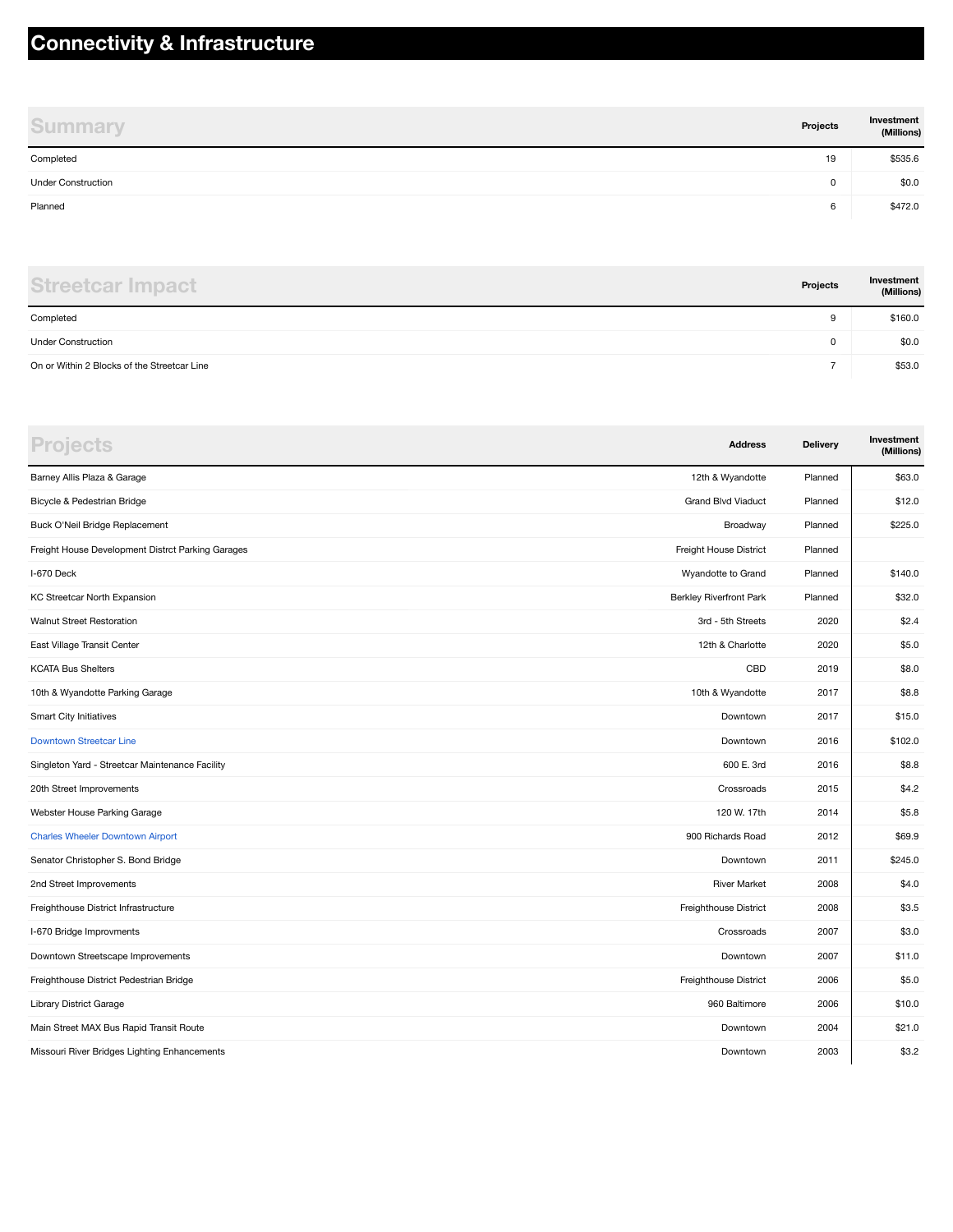# **Health & Wellness**

| <b>Summary</b>            | Projects | Square<br>Footage | Investment<br>(Millions) |
|---------------------------|----------|-------------------|--------------------------|
| Completed                 | 10       | 1,268,300         | \$776.7                  |
| <b>Under Construction</b> | 0        | 0                 | \$0.0                    |
| Planned                   | 0        | 0                 | \$0.0                    |

| <b>Streetcar Impact</b>                     | Projects | Square<br>Footage | Investment<br>(Millions) |
|---------------------------------------------|----------|-------------------|--------------------------|
| Completed                                   | 6        | 616,000           | \$263.7                  |
| <b>Under Construction</b>                   | 0        | 0                 | \$0.0                    |
| On or Within 2 Blocks of the Streetcar Line | 0        | 0                 | \$0.0                    |

| <b>Projects</b>                                     | <b>Address</b>                  | <b>Delivery</b> | Square<br>Footage | Investment<br>(Millions) |
|-----------------------------------------------------|---------------------------------|-----------------|-------------------|--------------------------|
| <b>Children's Mercy Research Institute</b>          | <b>Health Sciences District</b> | 2020            | 375,000           | \$150.0                  |
| <b>University Health II</b>                         | 22nd & Charlotte                | 2020            | 80,000            | \$70.0                   |
| <b>Crossroads Preparatory Academy High School</b>   | 816 Broadway                    | 2018            | 71,000            | \$7.5                    |
| Crossroads Academy Elementary School - Quality Hill | 1080 Washington                 | 2016            |                   | \$5.0                    |
| <b>University Health I</b>                          | 2101 Charlotte                  | 2015            | 90,000            | \$29.0                   |
| <b>Crossroads Academy Middle School</b>             | 1011 Central                    | 2013            |                   | \$2.2                    |
| <b>Crossroads Academy Elementary School</b>         | 1011 Central                    | 2012            |                   | \$5.0                    |
| Children's Mercy Hospital - Expansion               | <b>Health Sciences District</b> | 2012            | 481,300           | \$450.0                  |
| <b>Ronald McDonald House</b>                        | 2502 Cherry                     | 2006            | 21,000            | \$18.0                   |
| <b>Truman Medical Center - Expansion</b>            | 2301 Holmes                     | 2005            | 150,000           | \$40.0                   |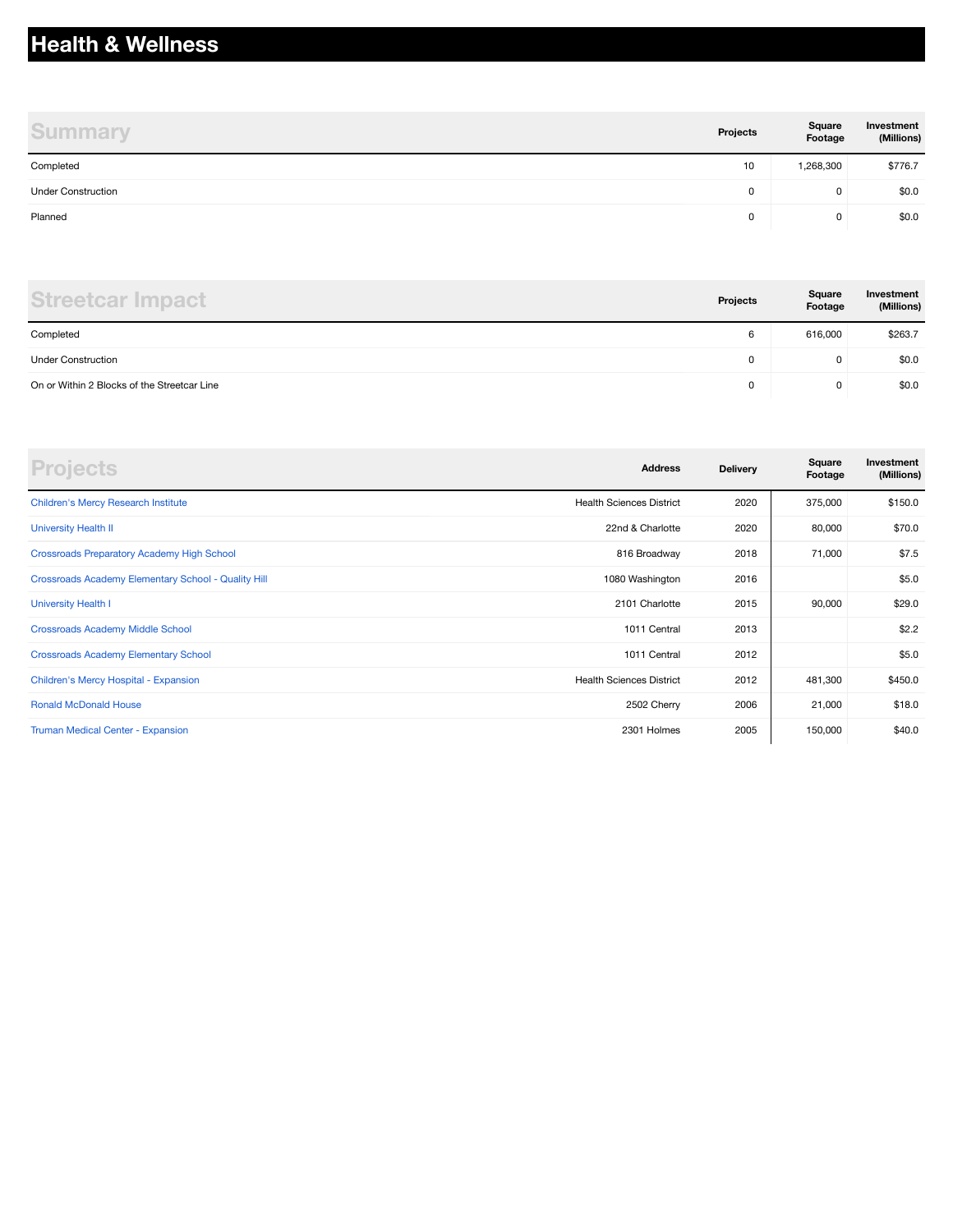#### **Hospitality**

| <b>Summary</b>            | Projects | <b>New Rooms</b> | Updated<br>Rooms | Investment<br>(Millions) |
|---------------------------|----------|------------------|------------------|--------------------------|
| Completed                 | 25       | 2,668            | 3,016            | \$1,019.6                |
| <b>Under Construction</b> | 0        | 0                | O                | \$0.0                    |
| Planned                   | 6        | 1,063            | 0                | \$275.0                  |

| <b>Streetcar Impact</b>                     | Projects | <b>New Rooms</b> | Updated<br><b>Rooms</b> | Investment<br>(Millions) |
|---------------------------------------------|----------|------------------|-------------------------|--------------------------|
| Completed                                   | 20       | 2,261            | 3,016                   | \$772.1                  |
| <b>Under Construction</b>                   |          | 0                | 0                       | \$0.0                    |
| On or Within 2 Blocks of the Streetcar Line | 13       | 1,837            | 1,326                   | \$602.1                  |

| <b>Projects</b>                                 | <b>Address</b>  | <b>Delivery</b> | <b>New Rooms</b> | <b>Updated</b><br>Rooms | Investment<br>(Millions) |
|-------------------------------------------------|-----------------|-----------------|------------------|-------------------------|--------------------------|
| 1650 Broadway Hotel                             | 1650 Broadway   | Planned         | 220              |                         | \$25.0                   |
| Cambria Hotel                                   | 9th & Wyandotte | Planned         | 149              |                         | \$28.0                   |
| Podium Office Building & Hotel                  | 2111 Main       | Planned         | 130              |                         |                          |
| Canopy by Hilton                                | 12th & Grand    | Planned         | 110              |                         | \$30.0                   |
| Embassy Suites by Hilton - Kansas City          | 925 Grand       | Planned         | 301              |                         | \$154.0                  |
| <b>Hyatt House</b>                              | 9th & Broadway  | Planned         | 153              |                         | \$38.0                   |
| Hotel Kansas City by Hyatt                      | 1228 Baltimore  | 2020            | 144              |                         | \$59.5                   |
| <b>Loews Kansas City</b>                        | 1515 Wyandotte  | 2020            | 800              |                         | \$322.7                  |
| No Vacancy                                      | 1717 Wyandotte  | 2020            | 8                |                         | \$3.0                    |
| The Sheraton at Crown Center                    | 2345 McGee      | 2019            |                  | 720                     | \$20.0                   |
| Ambassador Hotel Kansas City - Phase II         | 1111 Grand      | 2019            | 70               |                         | \$14.9                   |
| Crowne Plaza Kansas City Downtown               | 1301 Wyandotte  | 2019            |                  | 385                     | \$15.0                   |
| Hampton by Hilton - Crossroads                  | 16th & Main     | 2019            | 132              |                         | \$25.0                   |
| <b>Holiday Inn Express</b>                      | 417 E. 13th     | 2019            | 73               |                         | \$9.5                    |
| Kansas City Marriott Downtown                   | 200 W. 12th     | 2019            |                  | 970                     | \$44.0                   |
| La Quinta Del Sol                               | 27th & Troost   | 2019            | 92               |                         | \$16.0                   |
| 21C Museum Hotel Kansas City                    | 219 W. 9th      | 2018            | 120              |                         | \$47.5                   |
| <b>Crossroads Hotel</b>                         | 2101 Central    | 2018            | 131              |                         | \$30.0                   |
| Hotel Indigo Kansas City Crossroads             | 2020 Grand      | 2018            | 81               |                         | \$13.0                   |
| Westin Kansas City at Crown Center              | 1 E. Pershing   | 2018            |                  | 724                     | \$20.0                   |
| <b>Hilton Home2 Suites</b>                      | 20th & Main     | 2017            | 114              |                         | \$16.0                   |
| Hotel Indigo Kansas City Downtown               | 101 W. 11th     | 2017            | 118              |                         | \$33.0                   |
| Hampton by Hilton - Downtown Financial District | 810 Walnut      | 2016            | 74               |                         | \$6.0                    |
| <b>Hotel Philips</b>                            | 106 W. 12th     | 2016            |                  | 217                     | \$20.0                   |
| Residence Inn by Marriott Kansas City           | 1535 Baltimore  | 2016            | 261              |                         | \$46.0                   |
| Ambassador Hotel Kansas City                    | 1111 Grand      | 2013            | 43               |                         | \$11.0                   |
| Kansas City Marriott Downtown - Renovation      | 200 W. 12th     | 2012            |                  |                         | \$8.5                    |
| The Grand Ballroom & Bartle Hall Dock           | 301 W. 13th     | 2008            |                  |                         | \$165.0                  |
| Holiday Inn Downtown Kansas City Aladdin        | 1215 Wyandotte  | 2007            | 193              |                         | \$15.0                   |
| Crowne Plaza Kansas City Downtown - Renovation  | 1301 Wyandotte  | 2007            |                  |                         | \$13.0                   |
| Hilton President Hotel Kansas City              | 1329 Baltimore  | 2006            | 214              |                         | \$46.0                   |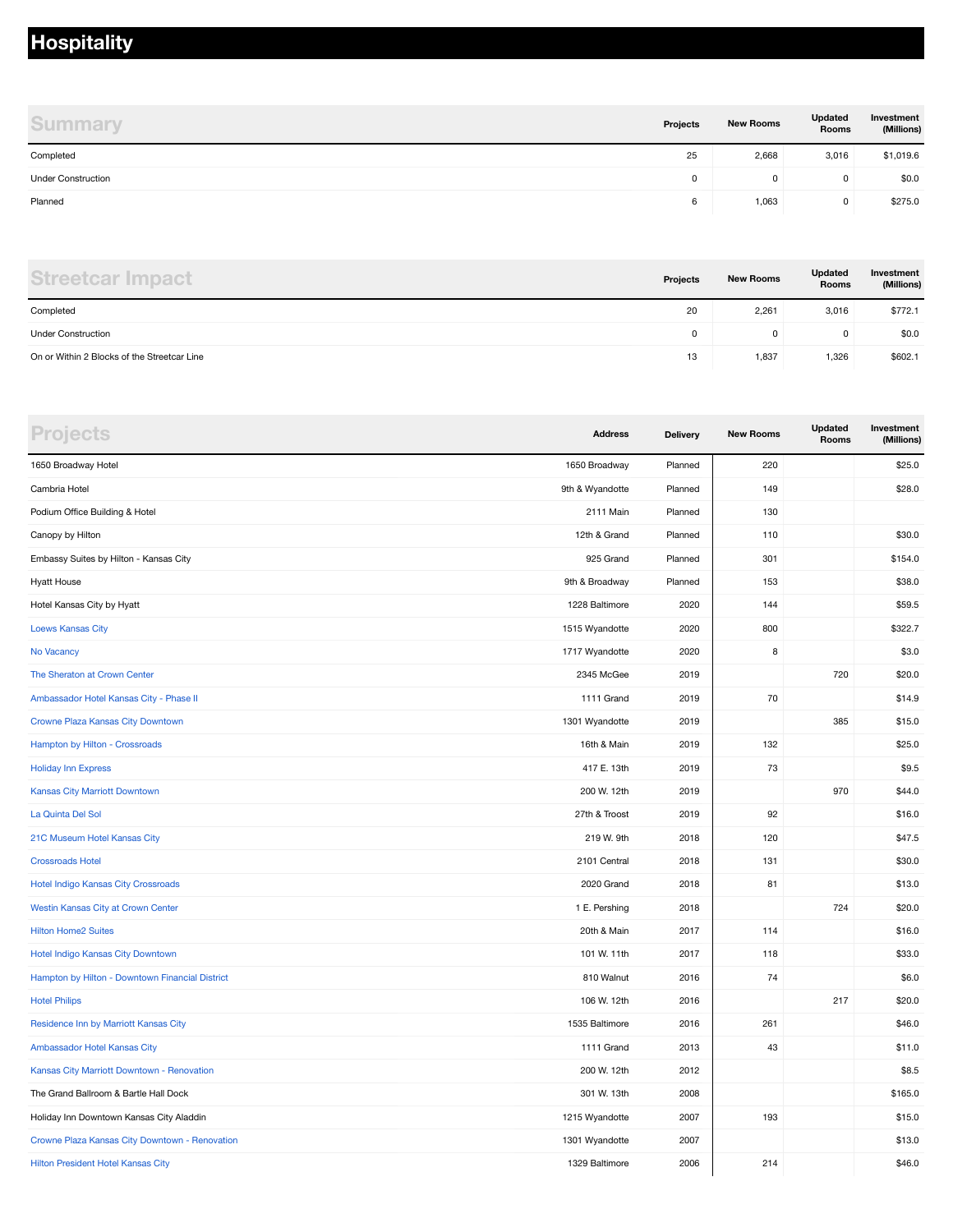#### **Office**

| <b>Summary</b>            | Projects | <b>Multi-Tenant</b><br><b>Bldg</b> | Square<br>Footage | Investment<br>(Millions) |
|---------------------------|----------|------------------------------------|-------------------|--------------------------|
| Completed                 | 44       | 18                                 | 6,946,086         | \$1,828.5                |
| <b>Under Construction</b> |          | 6                                  | 546,000           | \$253.6                  |
| Planned                   | 10       | 9                                  | 1,516,000         | \$978.4                  |

| <b>Streetcar Impact</b>                     | Projects | <b>Multi-Tenant</b><br><b>Bldg</b> | Square<br>Footage | Investment<br>(Millions) |
|---------------------------------------------|----------|------------------------------------|-------------------|--------------------------|
| Completed                                   | 20       | 11                                 | 1,437,579         | \$211.4                  |
| <b>Under Construction</b>                   |          | 6                                  | 546,000           | \$253.6                  |
| On or Within 2 Blocks of the Streetcar Line | 18       | 12                                 | 1,713,429         | \$379.2                  |

| <b>Projects</b>                              | <b>Address</b>      | <b>Delivery</b> | <b>Multi-Tenant</b><br><b>Bldg</b> | Square<br>Footage | Investment<br>(Millions) |
|----------------------------------------------|---------------------|-----------------|------------------------------------|-------------------|--------------------------|
| 3rd & Delaware Office Building               | 3rd & Delaware      | Planned         | Υ                                  | 65,000            | \$25.0                   |
| 13th & Grand Office Building                 | 13th & Grand        | Planned         | Υ                                  | 320,000           | \$200.0                  |
| 13 Wyandotte                                 | 13th & Wyandotte    | Planned         | Υ                                  | 152,000           | \$70.0                   |
| 15th & Main Mixed-Use District               | 15th & Main         | Planned         | Υ                                  | 85,000            |                          |
| 27th & Main Office Building                  | 27th & Main         | Planned         | Υ                                  | 154,000           | \$83.4                   |
| 1822 Main Office Building                    | 1822 Main           | Planned         | Υ                                  | 45,000            | \$25.0                   |
| 1824 McGee Office Building                   | 1824 McGee          | Planned         | Υ                                  | 35,000            | \$12.0                   |
| Podium Office Building & Hotel               | 2111 Main           | Planned         | Υ                                  | 210,000           | \$310.0                  |
| <b>Keystone Innovation District</b>          | 18th & Troost       | Planned         | Y                                  | 200,000           | \$120.0                  |
| <b>Strata</b>                                | 13th & Main         | Planned         | Y                                  | 250,000           | \$133.0                  |
| 1612 Grand Building                          | 1612 Grand          | UC              | Υ                                  | 18,000            | \$3.0                    |
| 19th Street Office Building                  | 108 W. 19th St.     | UC              | Υ                                  | 21,000            | \$4.5                    |
| <b>City Water Department Building</b>        | 201 2nd St.         | UC              | Υ                                  | 12,000            | \$2.7                    |
| City Water & Street Department Buildings     | 2000 Vine           | UC              | Y                                  | 20,000            | \$3.4                    |
| <b>Grand Place</b>                           | 1729 Grand          | UC              | Υ                                  | 225,000           | \$95.0                   |
| Town Pavilion Lobby & Common Area Remodeling | 1100 Walnut         | UC              | Υ                                  |                   | \$5.0                    |
| Waddell & Reed HQ                            | 1400 Baltimore      | UC              | N                                  | 250,000           | \$140.0                  |
| Lightwell                                    | 1100 Main           | 2021            | Υ                                  | 657,000           | \$20.0                   |
| 1901 McGee Office Building                   | 1901 McGee          | 2020            | N                                  | 22,000            | \$2.9                    |
| City Bank Building - Church of Scientology   | 1801 Grand          | 2019            | ${\sf N}$                          | 65,751            | \$10.0                   |
| McCownGordon Headquarters                    | 850 Main            | 2019            | ${\sf N}$                          | 53,000            | \$10.5                   |
| 520 Penn                                     | 520 Pennsylvania    | 2018            | Υ                                  | 50,000            | \$15.0                   |
| Boulevard Beer Brewery - Expansion           | 2501 Southwest Blvd | 2018            | N                                  | 48,000            | \$42.0                   |
| Corrigan Station - Phase II                  | 1881 Main           | 2018            | Υ                                  | 22,910            | \$11.0                   |
| Muehlebach/Schlitz Brewery                   | 414 Oak             | 2017            | N                                  | 9,500             | \$1.5                    |
| Corrigan Station - Phase I                   | 1828 Walnut         | 2016            | Υ                                  | 144,000           | \$50.0                   |
| 2 Pershing Square - GSA Regional Office      | 2300 Main           | 2015            | ${\sf N}$                          | 140,000           | \$12.0                   |
| Big Brothers Big Sisters Regional Office     | 1709 Walnut         | 2015            | N                                  | 16,000            | \$3.3                    |
| Blue Cross & Blue Shield - Expansion         | 2301 Main           | 2015            | ${\sf N}$                          | 15,253            | \$2.1                    |
| <b>Creamery Building</b>                     | 2100 Central        | 2015            | Υ                                  | 22,000            | \$4.5                    |
| Globe Building                               | 1712 Main           | 2015            | Υ                                  | 43,000            | \$6.8                    |
| Hemingway Building                           | 103 E. 19th         | 2015            | Υ                                  | 14,380            | \$2.5                    |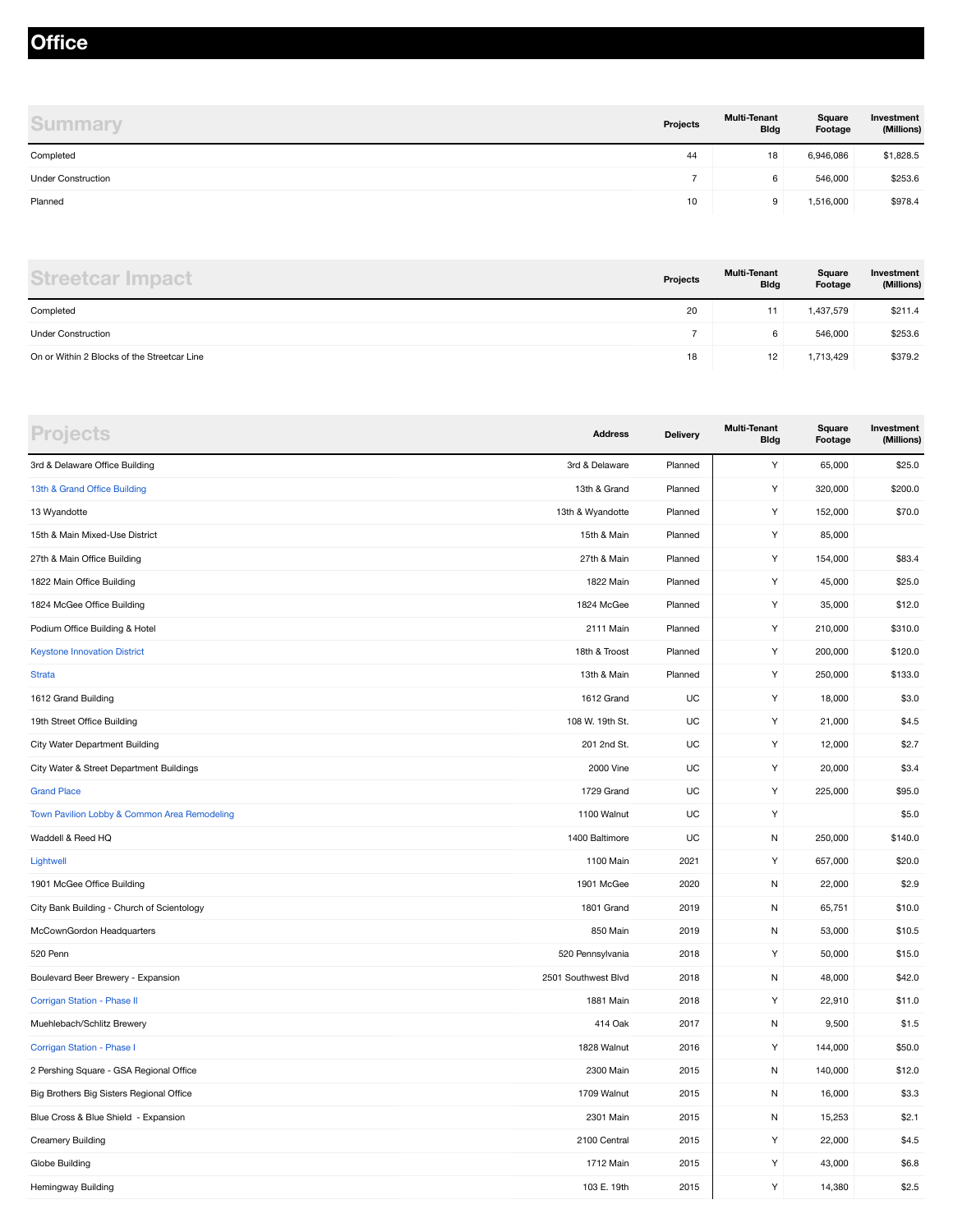| Lead Bank Building                   | 1801 Main           | 2015 | Y         | 26,000    | \$2.0   |
|--------------------------------------|---------------------|------|-----------|-----------|---------|
| Universal Exchange Building          | 1700 Wyandotte      | 2015 | Y         | 18,000    | \$4.6   |
| Cosby Building                       | 9th & Baltimore     | 2014 | Y         | 15,000    | \$2.5   |
| Mid-America Arts Alliance            | 2018 Baltimore      | 2013 | N         | 12,135    | \$1.2   |
| ON Broadway                          | 2101 Broadway       | 2013 | Y         | 43,650    | \$7.0   |
| Richard Bolling Federal Building     | 601 E. 12th         | 2012 | N         | 800,000   | \$235.7 |
| Lowe & Campbell Building             | 1511 Baltimore      | 2012 | Y         | 58,000    | \$20.4  |
| The Roasterie                        | 2407 W. 27th        | 2012 | N         | 50,000    | \$5.0   |
| Nelkin-Piper Building                | 811 Wyandotte       | 2011 | N         | 32,000    | \$4.0   |
| Vitagraph Film Exchange Building     | 1703 Wyandotte      | 2010 | Y         | 52,639    | \$16.9  |
| <b>Boley Building</b>                | 1130 Walnut         | 2009 | N         | 60,000    | \$19.0  |
| JE Dunn Headquarters                 | 1001 Locust         | 2009 | N         | 204,000   | \$60.0  |
| Kirkwood Building                    | 1737 McGee          | 2009 | Y         | 55,000    | \$15.0  |
| Federal Reserve Bank of Kansas City  | 1 Memorial Drive    | 2008 | N         | 600,000   | \$200.0 |
| City Hall                            | 414 E. 12th         | 2007 | N         |           | \$4.8   |
| 3Y Building                          | 300 Wyandotte       | 2006 | Υ         | 98,000    | \$40.0  |
| Boulevard Beer Brewery - Expansion   | 2501 Southwest Blvd | 2006 | N         | 76,000    | \$25.0  |
| H&R Block Headquarters               | 1 H&R Block Way     | 2006 | N         | 531,168   | \$144.0 |
| Kansas City Star Printing Press      | 1601 McGee          | 2006 | N         | 424,000   | \$199.0 |
| <b>Transworld Airlines Building</b>  | 1740 Main           | 2006 | Y         | 133,000   | \$18.0  |
| Blossom House                        | 1032 Pennsylvania   | 2005 | Y         | 20,000    | \$12.0  |
| IRS Regional Service Center          | 333 W. Pershing     | 2005 | N         | 1,100,000 | \$370.0 |
| McCownGordon Headquarters            | 422 Admiral Blvd    | 2005 | N         | 20,000    | \$3.3   |
| Western Union Building               | 100 E. 7th          | 2004 | Y         | 44,700    | \$8.0   |
| Shook Hardy Bacon Headquarters       | 2555 Grand          | 2003 | N         | 550,000   | \$85.0  |
| Kansas City Southern Headquarters    | 427 W. 12th         | 2002 | N         | 108,000   | \$43.0  |
| <b>Commerce Trust Building</b>       | 922 Walnut          | 2002 | N         | 262,000   | \$48.0  |
| <b>Butler Manufacturing Building</b> | 1540 Genessee       | 2001 | N         | 150,000   | \$24.0  |
| <b>Faultless Brands Building</b>     | 1009 W. 8th         | 2000 | ${\sf N}$ | 80,000    | \$17.0  |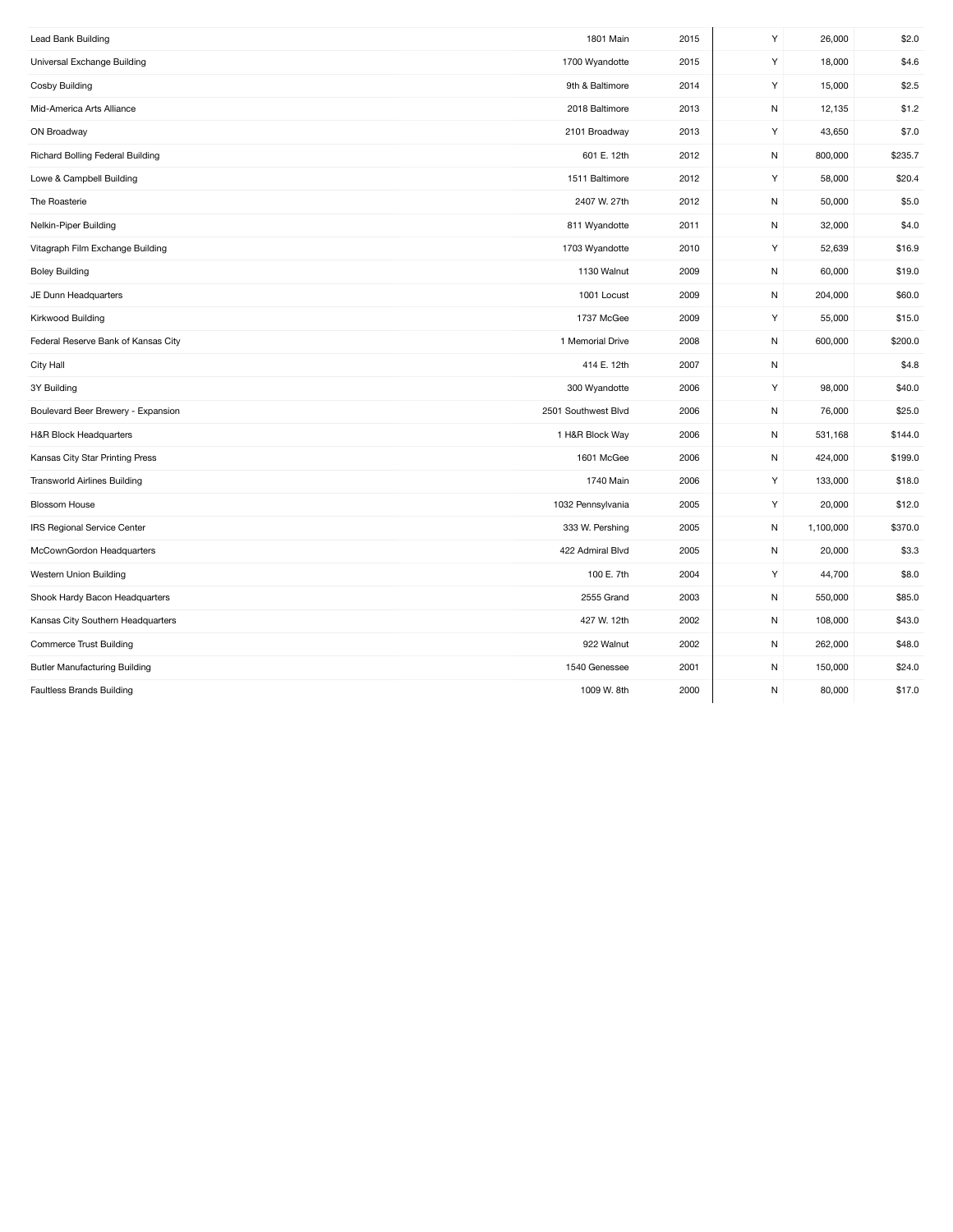## **Quality of Life**

| <b>Summary</b>            | Projects | Investment<br>(Millions) |
|---------------------------|----------|--------------------------|
| Completed                 | 11       | \$168.2                  |
| <b>Under Construction</b> | 0        | \$0.0                    |
| Planned                   |          | \$0.0                    |

| <b>Streetcar Impact</b>                     | Projects | Investment<br>(Millions) |
|---------------------------------------------|----------|--------------------------|
| Completed                                   | 3        | \$58.2                   |
| <b>Under Construction</b>                   |          | \$35.0                   |
| On or Within 2 Blocks of the Streetcar Line | 3        | \$58.2                   |

| <b>Projects</b>                                     | <b>Address</b>                   | Delivery | Investment<br>(Millions) |
|-----------------------------------------------------|----------------------------------|----------|--------------------------|
| Greenline Recreational Trail                        | Throughout Downtown              | Planned  |                          |
| Downtown YMCA at the Lyric                          | 10th & Central                   | 2021     | \$35.0                   |
| Downtown Community Improvement District Renewal     | <b>Central Business District</b> | 2018     | \$45.0                   |
| <b>Resurrection Downtown</b>                        | 1601 Grand                       | 2017     | \$10.2                   |
| River Market Community Improvement District Renewal | <b>River Market</b>              | 2015     | \$3.0                    |
| <b>Christ Community Church</b>                      | 1708 Baltimore                   | 2013     |                          |
| New Life Church                                     | 1717 McGee                       | 2013     |                          |
| <b>Riverfront Hertiage Trail</b>                    | Throughout Downtown              | 2012     | \$35.0                   |
| Downtown Community Improvement District Renewal     | <b>Central Business District</b> | 2007     | \$20.0                   |
| River Market Community Improvement District         | <b>River Market</b>              | 2006     | \$3.0                    |
| Cathedral of the Immaculate Conception              | 11th & Broadway                  | 2005     | \$8.0                    |
| Downtown Community Improvement District             | <b>Central Business District</b> | 2003     | \$9.0                    |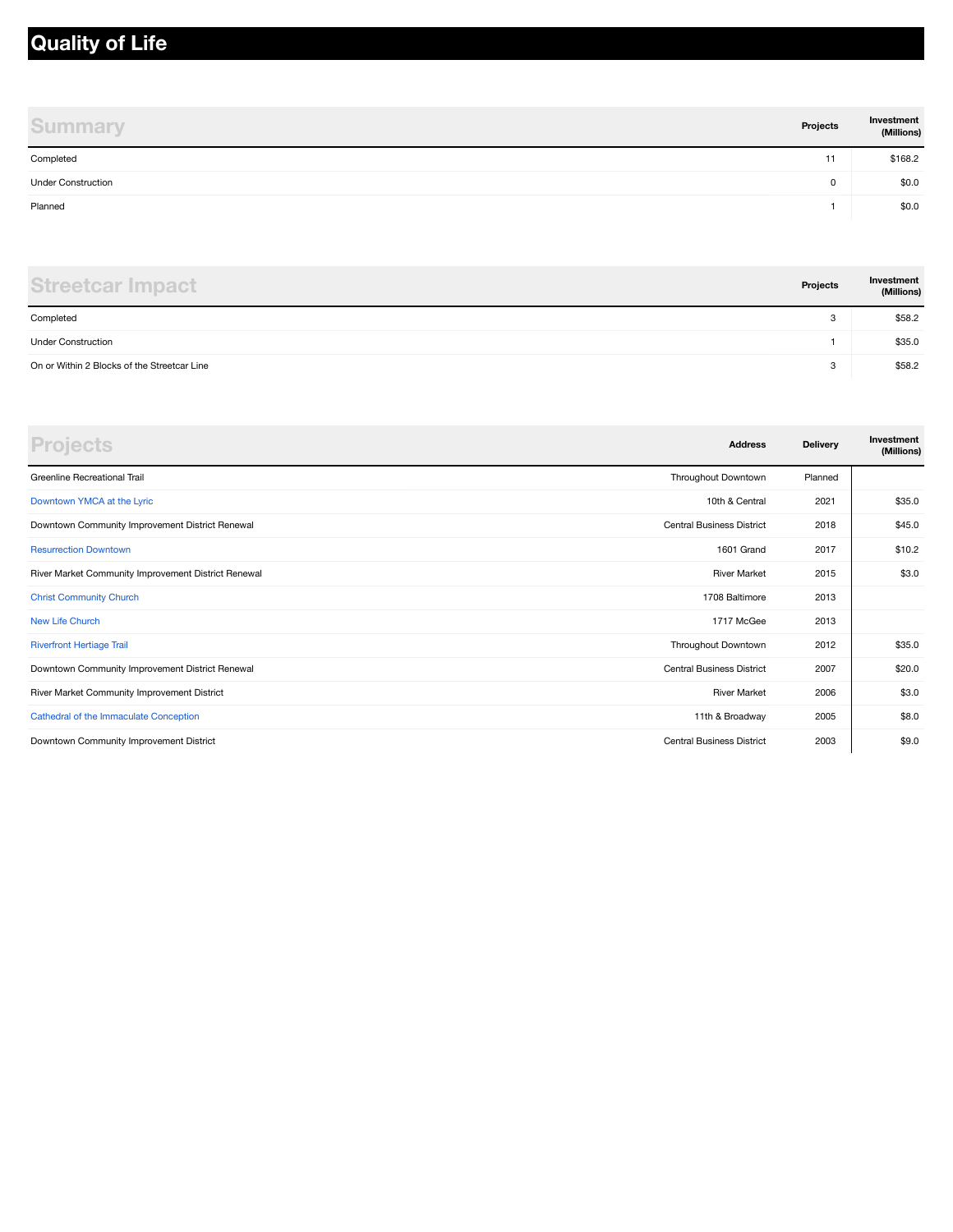#### **Retail**

| <b>Summary</b>            | Projects | <b>Tenants</b> | Square<br>Footage | Investment<br>(Millions) |
|---------------------------|----------|----------------|-------------------|--------------------------|
| Completed                 | 10       | 80             | 683,765           | \$412.5                  |
| <b>Under Construction</b> |          | 3              | 45,000            | \$0.0                    |
| Planned                   |          | 0              | 32,250            | \$0.0                    |

| <b>Streetcar Impact</b>                     | Projects | <b>Tenants</b> | Square<br>Footage | Investment<br>(Millions) |
|---------------------------------------------|----------|----------------|-------------------|--------------------------|
| Completed                                   |          | 21             | 63,765            | \$8.5                    |
| <b>Under Construction</b>                   |          | 3              | 45,000            | \$0.0                    |
| On or Within 2 Blocks of the Streetcar Line |          | 13             | 30,000            | \$2.0                    |

| <b>Projects</b>                    | <b>Address</b>            | <b>Delivery</b> | <b>Tenants</b> | Square<br>Footage | Investment<br>(Millions) |
|------------------------------------|---------------------------|-----------------|----------------|-------------------|--------------------------|
| Freight House Development District | Freight House District    | Planned         |                | 32,250            |                          |
| <b>Grand Place</b>                 | 1729 Grand                | UC              | 3              | 45,000            |                          |
| Bar K Dog Bar                      | 501 Berkley Parkway       | 2018            |                | 7,265             | \$3.5                    |
| <b>CVS Pharmacy</b>                | 921 Main                  | 2018            |                | 14,000            | \$2.0                    |
| Delaware Street Retail             | <b>Delaware Street</b>    | 2018            | $\overline{7}$ |                   |                          |
| Parlor KC                          | 1707 Locust               | 2018            | $\overline{7}$ | 18,000            |                          |
| 1801 Oak Building                  | 1801 Oak                  | 2017            | $\overline{2}$ | 8,500             | \$3.0                    |
| <b>Messenger Coffee</b>            | 1624 Grand                | 2017            | $\overline{2}$ | 16,000            |                          |
| <b>Halls Department Store</b>      | 2450 Grand                | 2014            | $\mathbf{1}$   | 60,000            | \$10.0                   |
| <b>Power &amp; Light District</b>  | Several Blocks in the CBD | 2007            | 55             | 510,000           | \$376.0                  |
| Webster House                      | 1644 Wyandotte            | 2003            | 1              | 28,000            | \$11.0                   |
| Freight House Building             | 101 W. 22nd St.           | 2000            | 3              | 22,000            | \$7.0                    |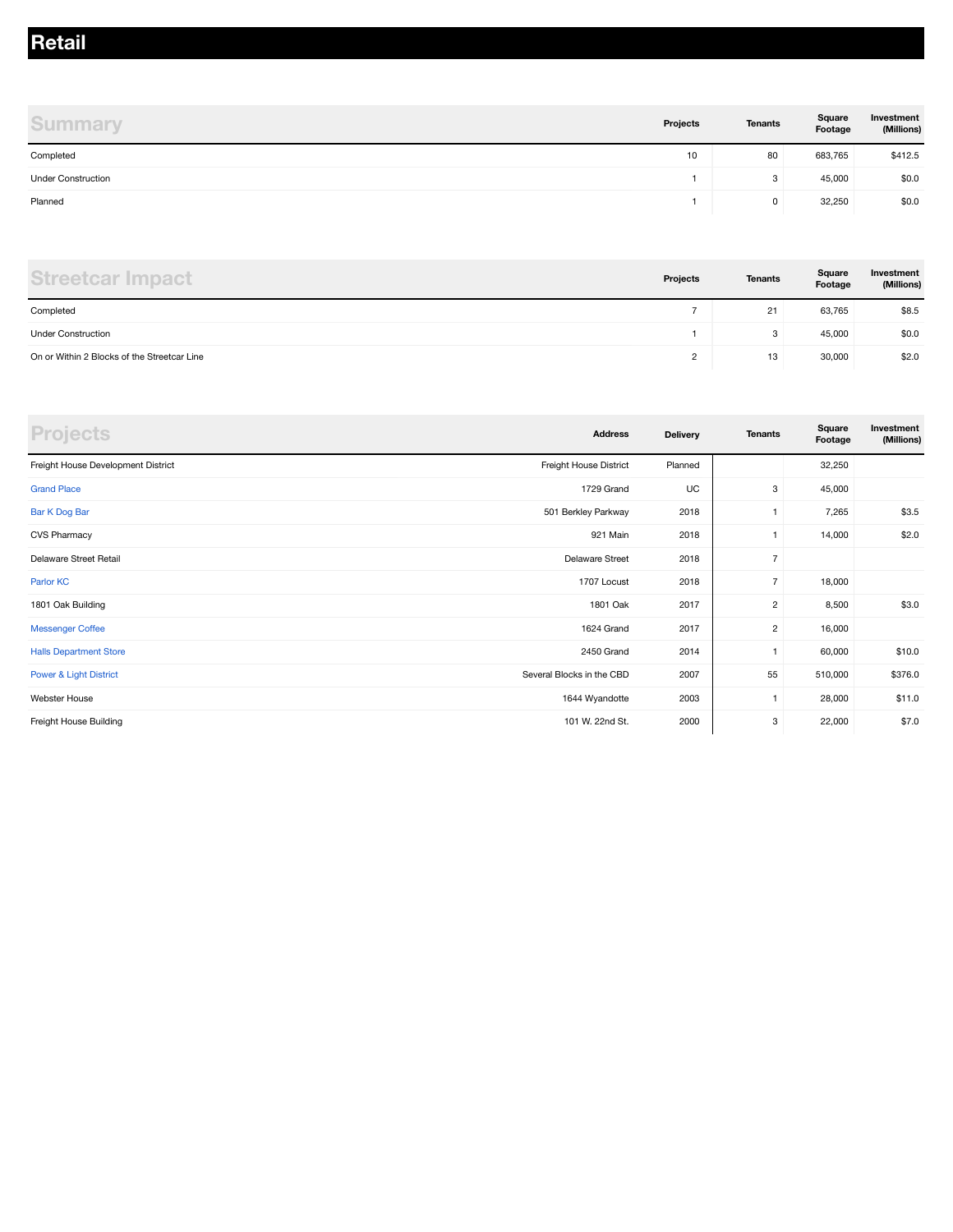## **Residential - River Market**

| <b>Population</b>          | <b>Total Units</b> | Persons per<br>Unit | Occupancy | Population |
|----------------------------|--------------------|---------------------|-----------|------------|
| Population Estimate - 2021 | 2,256              | 1.7                 | 92%       | 3,528      |
| Population Estimate - 2022 | 2,350              | 1.7                 | 92%       | 3,675      |
| Population Estimate - 2025 | 3,310              | 1.7                 | 92%       | 5,177      |

| <b>Units</b>             | Projects | <b>Market Rate</b><br><b>Units</b> | Affordable<br><b>Units</b> | Condos | Investment<br>(Millions) |
|--------------------------|----------|------------------------------------|----------------------------|--------|--------------------------|
| Units Completed          | 26       | 1,731                              | 268                        | 257    | \$337.7                  |
| Units Under Construction |          | 94                                 | 0                          | 0      | \$25.0                   |
| Units Planned            | ь<br>J   | 960                                | 0                          | 0      | \$130.0                  |

| Streetcar Imp                                     | Projects | <b>Market Rate</b><br><b>Units</b> | Affordable<br><b>Units</b> | Condos | Investment<br>(Millions) |
|---------------------------------------------------|----------|------------------------------------|----------------------------|--------|--------------------------|
| Units Completed                                   | 10       | 1,140                              |                            | 0      | \$159.6                  |
| Units Under Construction                          |          | 94                                 | 0                          | 0      | \$25.0                   |
| Units On or Within 2 Blocks of the Streetcar Line | ۰        | 939                                | O                          | 0      | \$145.0                  |

| <b>Projects</b>                   | <b>Address</b>   | <b>Delivery</b> | <b>Market Rate</b><br><b>Units</b> | Affordable<br><b>Units</b> | Condos         | Investment<br>(Millions) |
|-----------------------------------|------------------|-----------------|------------------------------------|----------------------------|----------------|--------------------------|
| 3rd & Grand Mixed Use Development | 3rd & Grand      | Planned         | 160                                |                            |                | \$65.0                   |
| 3rd & Oak Housing Project         | 3rd & Oak        | Planned         | 235                                |                            |                | \$45.0                   |
| City Harvest Apartment Project    | 5th & Main       | Planned         | 255                                | 45                         |                |                          |
| 5th & Main Mixed Use Development  | 500 Main         | Planned         | 189                                |                            |                |                          |
| Atlas 303                         | 303 Broadway     | Planned         | 76                                 |                            |                | \$20.0                   |
| Ashland at the River Market       | 3rd & Walnut     | UC              | 94                                 |                            |                | \$25.0                   |
| Second + Delaware                 | 122 Delaware     | 2020            | 276                                |                            |                | \$71.0                   |
| River Market West - Phase II      | 225 W. 4th       | 2020            | 116                                |                            |                | \$23.6                   |
| <b>Art Space Lofts</b>            | 201 Wyandotte    | 2019            | 35                                 |                            |                |                          |
| <b>Delaware Lofts</b>             | 218 Delware      | 2019            | 42                                 |                            |                |                          |
| <b>Landmark Lofts</b>             | 425 Washington   | 2019            | 42                                 |                            |                |                          |
| 531 Grand Apartments              | 531 Grand        | 2018            | 185                                |                            |                | \$37.0                   |
| The Landings at the River Market  | 401 Delaware     | 2018            | 141                                |                            |                |                          |
| <b>Delaware Landing</b>           | 309-510 Delaware | 2017            | 110                                |                            |                |                          |
| <b>Centropolis on Grand</b>       | 501 Grand        | 2016            | 56                                 |                            |                | \$12.0                   |
| <b>River Market West</b>          | 228 W. 4th       | 2015            | 137                                |                            |                | \$16.0                   |
| <b>Market Station Apartments</b>  | 240 W. 2nd       | 2010            | 323                                |                            |                | \$45.6                   |
| River Market Townhomes            | 400 Wyandotte    | 2010            |                                    |                            | $\overline{c}$ |                          |
| City Homes                        | 500 Oak          | 2009            |                                    |                            | 27             | \$11.0                   |
| First + Main Lofts                | 136 Main         | 2008            |                                    |                            | 24             | \$5.0                    |
| <b>Cold Storage Lofts</b>         | 500 E. 3rd       | 2007            |                                    | 224                        |                | \$35.0                   |
| <b>Old Town Lofts</b>             | 207 Walnut       | 2006            |                                    | 44                         |                | \$4.0                    |
| <b>Riverbend Lofts</b>            | 200 Main         | 2006            |                                    |                            | 85             | \$12.0                   |
| 5 Delware Condominiums            | 423 Delware      | 2005            |                                    |                            | 12             | \$5.5                    |
| <b>Bridgeworks Lofts</b>          | 522 Locust       | 2005            |                                    |                            | 47             | \$11.0                   |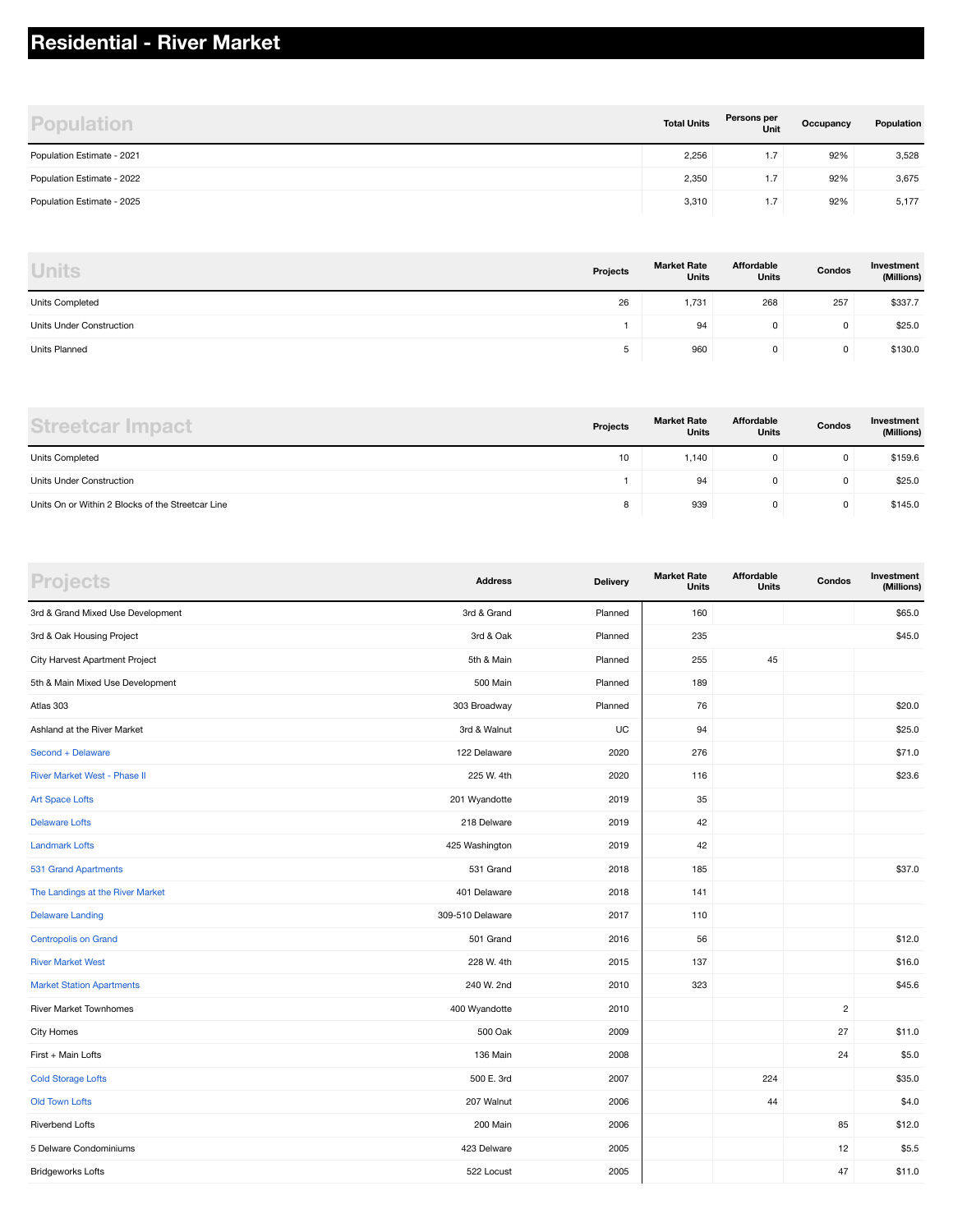| Conover Place                       | 210 W. 5th   | 2002 |     | 32 | \$9.0  |
|-------------------------------------|--------------|------|-----|----|--------|
| 523 Grand Condos                    | 523 Grand    | 2001 |     | 28 | \$4.0  |
| <b>Chase Lofts</b>                  | 200 Delaware | 2001 | 35  |    | \$4.0  |
| <b>Old Townly Lofts</b>             | 200 Walnut   | 2001 | 68  |    | \$13.5 |
| <b>Richards &amp; Conover Lofts</b> | 200 W. 5th   | 2000 | 117 |    | \$12.0 |
| <b>River Market Lofts</b>           | 114 W. 3rd   | 1998 | 40  |    | \$4.0  |
| City Market Lofts                   | 20 W. 5th    | 1992 | 8   |    | \$2.5  |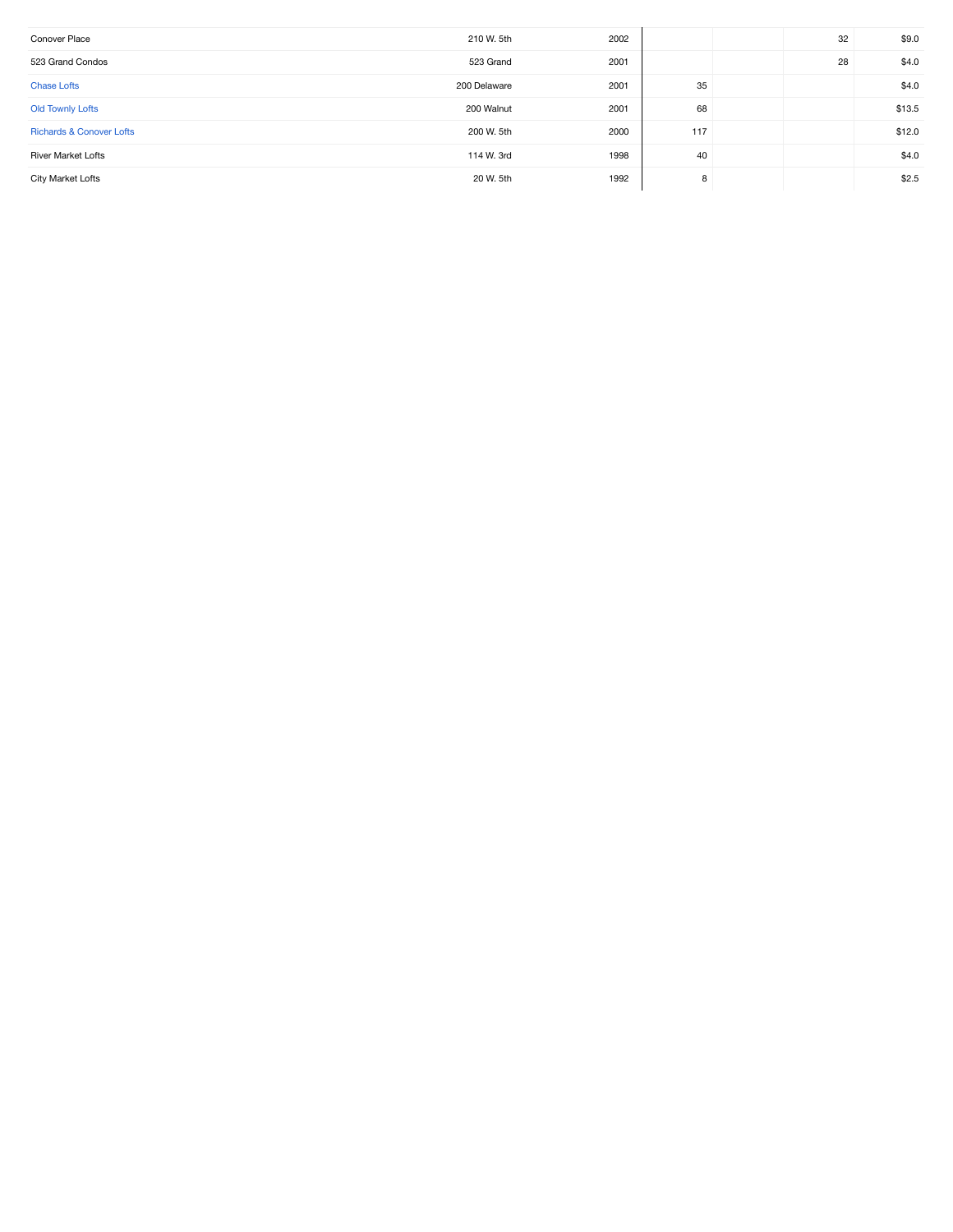## **Residential - Central Business District**

| <b>Population</b>          | <b>Total Units</b> | Persons per<br>Unit           | Occupancy | Population |
|----------------------------|--------------------|-------------------------------|-----------|------------|
| Population Estimate - 2021 | 6,839              | 1.7                           | 92%       | 10,696     |
| Population Estimate - 2022 | 7,329              | 1.7                           | 92%       | 11,463     |
| Population Estimate - 2025 | 9,209              | $\mathbf{1} \cdot \mathbf{1}$ | 92%       | 14,403     |

| <b>Units</b>             | Projects | <b>Market Rate</b><br><b>Units</b> | Affordable<br><b>Units</b> | Condos | Investment<br>(Millions) |
|--------------------------|----------|------------------------------------|----------------------------|--------|--------------------------|
| Units Completed          | 59       | 4,298                              | 1,255                      | 1,286  | \$1,218.9                |
| Units Under Construction | C        | 490                                | 0                          | 0      | \$192.0                  |
| Units Planned            | 9        | 1,529                              | 351                        | 0      | \$490.5                  |

| <b>Streetcar Impact</b>                           | Projects | <b>Market Rate</b><br><b>Units</b> | Affordable<br><b>Units</b> | Condos | Investment<br>(Millions) |
|---------------------------------------------------|----------|------------------------------------|----------------------------|--------|--------------------------|
| <b>Units Completed</b>                            | 22       | 2,913                              | 440                        | 0      | \$840.0                  |
| Units Under Construction                          |          | 202                                |                            | 0      | \$52.0                   |
| Units On or Within 2 Blocks of the Streetcar Line | 10       | 1,741                              | 20                         | 0      | \$524.5                  |

| <b>Projects</b>                  | <b>Address</b>   | Delivery | <b>Market Rate</b><br>Units | Affordable<br><b>Units</b> | Condos | Investment<br>(Millions) |
|----------------------------------|------------------|----------|-----------------------------|----------------------------|--------|--------------------------|
| 9th & Grand Apartment Project    | 9th & Grand      | Planned  | 338                         |                            |        | \$64.0                   |
| 11th & Grand Apartment Project   | 11th & Grand     | Planned  | 115                         |                            |        | \$30.5                   |
| Admiral & Oak                    | Admiral & Oak    | Planned  | 250                         |                            |        | \$63.4                   |
| <b>Bell Haus Apartments</b>      | 500 E. 8th       | Planned  | 283                         |                            |        | \$60.0                   |
| <b>Fashionbilt Lofts</b>         | 423 W. 8th       | Planned  |                             | 212                        |        | \$42.0                   |
| Four Light                       | 1470 Main        | Planned  | 300                         |                            |        | \$130.0                  |
| Muehlbach Hotel                  | 1200 Baltimore   | Planned  | 117                         |                            |        | \$25.6                   |
| <b>Scarrit Buliding</b>          | 818 Grand        | Planned  | 126                         |                            |        | \$50.0                   |
| The Midland Lofts                | 1228 Baltimore   | Planned  |                             | 139                        |        | \$25.0                   |
| <b>Three Light</b>               | Truman & Main    | UC       | 288                         |                            |        | \$140.0                  |
| Kansas City Athletic Club        | 11th & Baltimore | UC       | 202                         |                            |        | \$52.0                   |
| <b>Flashcube Apartments</b>      | 720 Main         | 2020     | 184                         |                            |        | \$69.0                   |
| <b>The Grand</b>                 | 1125 Grand       | 2018     | 201                         |                            |        | \$65.0                   |
| <b>Mulberry Lofts</b>            | 905 Broadway     | 2018     | 25                          |                            |        | \$8.0                    |
| The New Yorker                   | 1114 Baltimore   | 2018     | 9                           | 20                         |        | \$3.5                    |
| Oggi Lofts                       | 600 Central      | 2018     | 25                          |                            |        | \$5.7                    |
| <b>Two Light</b>                 | 1444 Grand       | 2018     | 296                         |                            |        | \$105.0                  |
| 910 Penn Apartments              | 910 Pennsylvania | 2017     |                             | 125                        |        | \$61.0                   |
| 915 Broadway Apartments          | 915 Broadway     | 2017     | 44                          |                            |        | \$10.5                   |
| <b>Apex on Quality Hill</b>      | 1050 Jefferson   | 2017     | 130                         |                            |        | \$23.8                   |
| <b>Commerce Tower Apartments</b> | 911 Main         | 2017     | 355                         |                            |        | \$130.0                  |
| East 9 at Pickwick Plaza         | 922 McGee        | 2017     | 260                         |                            |        | \$65.0                   |
| <b>Fairfax Lofts</b>             | 101 W. 11th      | 2017     | 27                          |                            |        |                          |
| The New England                  | 112 W. 9th       | 2017     | 32                          |                            |        | \$10.0                   |
| <b>Summit on Quality Hill</b>    | 1200 Washington  | 2017     | 256                         |                            |        | \$48.8                   |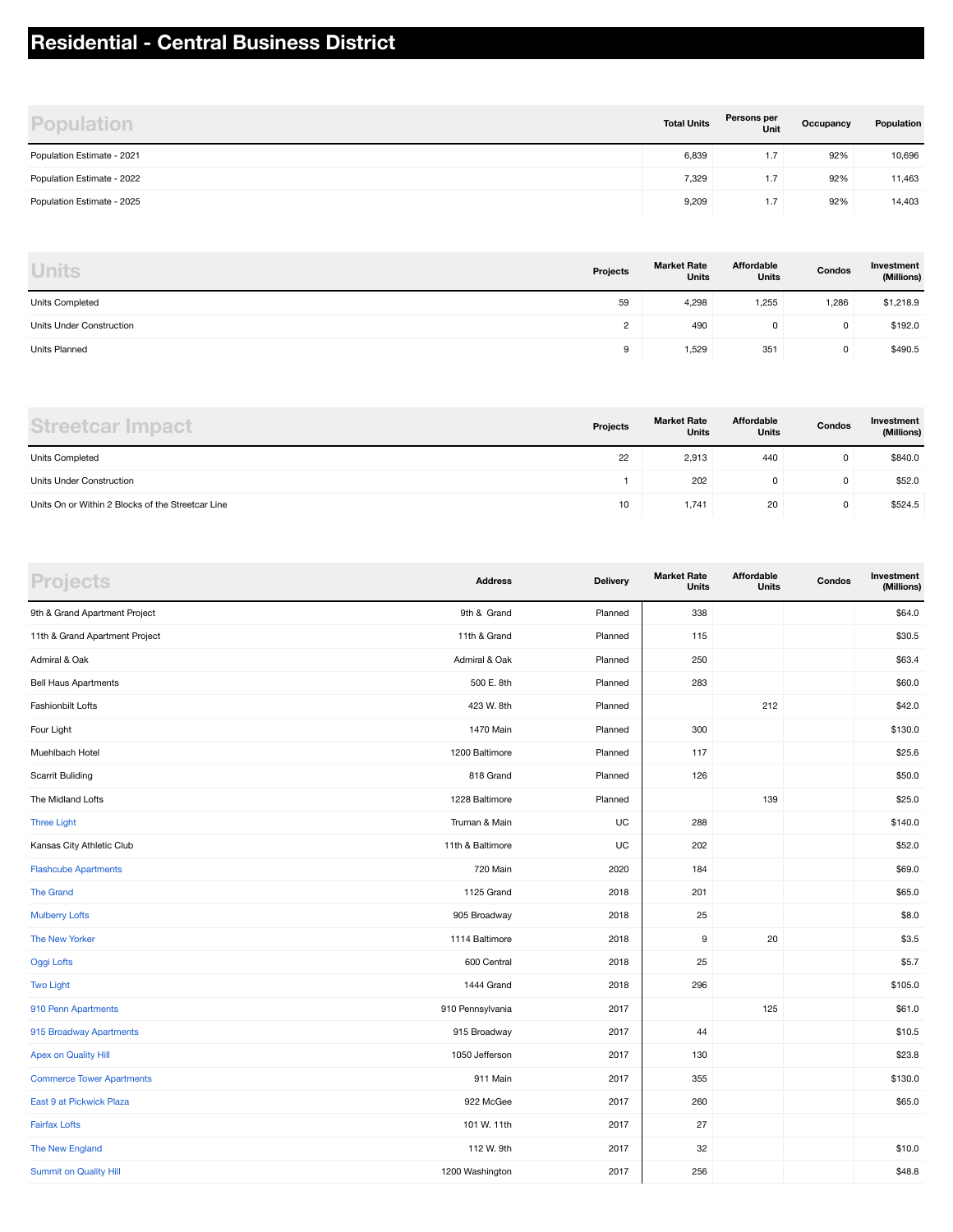| Argyle on 12th                      | 300 E. 12th    | 2016 | 126            |      |     | \$21.3 |
|-------------------------------------|----------------|------|----------------|------|-----|--------|
| Roaster's Block                     | 701 Broadway   | 2016 | 146            |      |     | \$35.9 |
| <b>Quality Hill Towers</b>          | 929 Jefferson  | 2016 |                | 295  |     |        |
| <b>Power &amp; Light Apartments</b> | 106 W. 14th    | 2016 | 292            |      |     | \$63.0 |
| <b>Sky on Main</b>                  | 920 Main       | 2016 | 30             |      |     |        |
| <b>Butler Brothers Lofts</b>        | 804 Broadway   | 2015 | 30             |      |     | \$5.5  |
| <b>Lucas Place Lofts</b>            | 323 W. 8th     | 2015 | 130            |      |     | \$30.0 |
| One Light                           | 50 E. 13th     | 2015 | 315            |      |     | \$79.0 |
| <b>Walnut Tower Apartments</b>      | 722 Walnut     | 2012 | 179            |      |     |        |
| <b>Courthouse Lofts</b>             | 811 Grand      | 2011 |                | 176  |     | \$38.0 |
| <b>Grand Boulevard Lofts</b>        | 1006 Grand     | 2010 |                | 134  |     | \$33.0 |
| East Village Apartments             | 950 Holmes     | 2009 | 50             |      |     | \$12.0 |
| <b>Quality Hill Apartments</b>      | 538 W. 10th    | 2009 | 382            |      |     |        |
| Quality Hill Square                 | 425 W. 9th     | 2009 |                |      | 84  |        |
| <b>Union Carbide Condos</b>         | 912 Baltimore  | 2009 |                |      | 27  | \$17.0 |
| <b>Fountain Lofts</b>               | 712 Broadway   | 2007 |                |      | 46  | \$7.5  |
| <b>Graphic Arts Building</b>        | 934 Wyandotte  | 2007 |                | 58   |     | \$11.0 |
| The Manhattan Condominiums          | 700 E. 8th     | 2007 |                |      | 220 | \$25.0 |
| 700 Broadway Condominiums           | 700 Broadway   | 2006 |                |      | 47  | \$7.0  |
| Coffee Lofts at Soho                | 721 May        | 2006 |                |      | 49  | \$6.5  |
| Metropolitan Condominiums           | 600 E. 8th     | 2006 |                |      | 218 | \$15.0 |
| <b>Professional Building Lofts</b>  | 1103 Grand     | 2006 |                | 132  |     | \$21.0 |
| <b>Wallstreet Tower</b>             | 1100 Walnut    | 2006 |                |      | 144 | \$19.0 |
| 909 Walnut                          | 909 Walnut     | 2005 | 159            |      |     | \$57.0 |
| Atriums at Soho East                | 609 Central    | 2005 |                |      | 48  |        |
| Atriums at Soho West                | 612 Central    | 2005 |                |      | 41  |        |
| Lofts at 917                        | 917 Wyandotte  | 2005 |                | 39   |     |        |
| View Condominiums                   | 600 E. Admiral | 2005 |                |      | 172 | \$27.0 |
| <b>Waltower Apartments</b>          | 823 Walnut     | 2005 |                | 53   |     | \$7.0  |
| 21 Ten Condominiums                 | 21 W. 10th     | 2004 |                |      | 52  | \$6.9  |
| <b>Finance Building Lofts</b>       | 1009 Baltimore | 2004 |                | 32   |     |        |
| <b>Board of Trade Lofts</b>         | 127 W. 10th    | 2003 | 160            |      |     | \$20.0 |
| <b>Buick Lofts</b>                  | 220 E. Admiral | 2003 | 22             |      |     |        |
| <b>Chambers Lofts</b>               | 25 E. 12th     | 2003 |                | 53   |     | \$7.0  |
| <b>Hanover Lofts</b>                | 15 W. 10th     | 2003 |                | 49   |     | \$6.5  |
| Library Lofts                       | 1004 Baltimore | 2003 | 120            |      |     | \$22.0 |
| <b>Jewel Apartments</b>             | 920 Broadway   | 2001 |                | 15   |     |        |
| <b>Opera House Lofts</b>            | 930 Broadway   | 2001 | 44             |      |     | \$6.0  |
| <b>Trolly Park Lofts</b>            | 412 W. 8th     | 2001 | 55             |      |     | \$7.5  |
| West 7th Street Lofts               | 318 W. 7th     | 2000 | 54             |      |     |        |
| <b>Admiral Lofts</b>                | 408 E. Admiral | 1989 | $\overline{4}$ |      |     |        |
| SoHo Lofts                          | 308 W. 8th     | 1986 |                |      | 108 |        |
| <b>Normandy Apartments</b>          | 501 W. 11th    | 1984 |                | $74$ |     |        |
| Quality Hill Townhomes              | 411 W. 10th    | 1984 |                |      | 30  |        |
| <b>Cathedral Square Apartments</b>  | 444 W. 12th    | 1980 | 156            |      |     |        |
|                                     |                |      |                |      |     |        |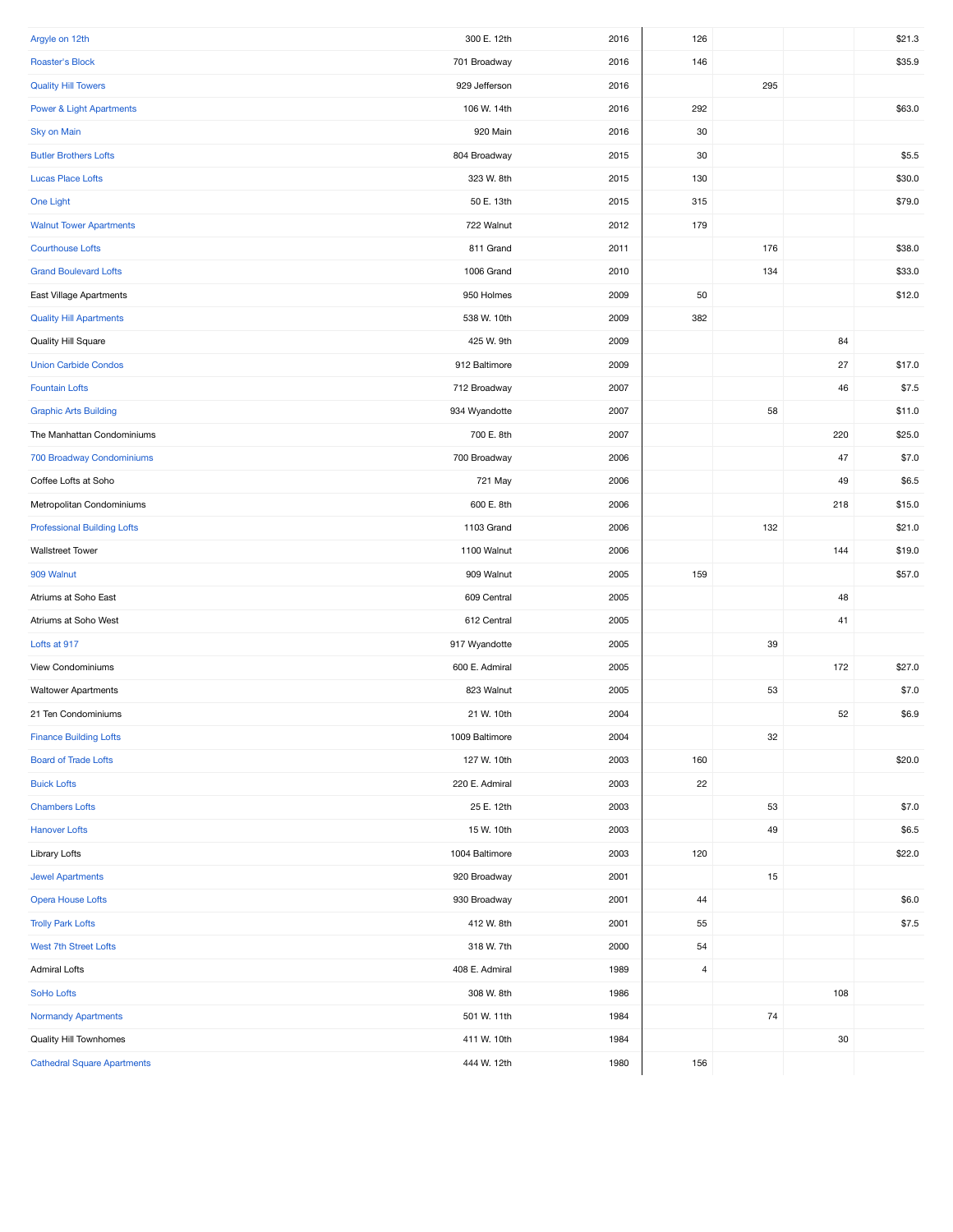## **Residential - Crossroads Arts District**

| <b>Population</b>          | <b>Total Units</b> | Persons per<br>Unit | Occupancy | Population |
|----------------------------|--------------------|---------------------|-----------|------------|
| Population Estimate - 2021 | 2,142              | 1.7                 | 92%       | 3,350      |
| Population Estimate - 2022 | 2,142              | 1.7                 | 92%       | 3,350      |
| Population Estimate - 2025 | 3,386              | 1.7                 | 92%       | 5,296      |

| <b>Units</b>             | Projects | <b>Market Rate</b><br><b>Units</b> | Affordable<br><b>Units</b> | Condos | Investment<br>(Millions) |
|--------------------------|----------|------------------------------------|----------------------------|--------|--------------------------|
| Units Completed          | 33       | 1,775                              | 119                        | 248    | \$522.9                  |
| Units Under Construction |          | 0                                  | 0                          | 0      | \$72.0                   |
| Units Planned            | 6        | 1,199                              | 25                         | 20     | \$436.5                  |

| Streetcar Impact                                  | Projects | <b>Market Rate</b><br><b>Units</b> | Affordable<br><b>Units</b> | Condos | Investment<br>(Millions) |
|---------------------------------------------------|----------|------------------------------------|----------------------------|--------|--------------------------|
| <b>Units Completed</b>                            | $\circ$  | 1.187                              | 14                         | 0      | \$307.9                  |
| Units Under Construction                          | 0        |                                    |                            | 0      | \$0.0                    |
| Units On or Within 2 Blocks of the Streetcar Line | 6        | 625                                | 14                         | 0      | \$183.4                  |

| <b>Projects</b>                       | <b>Address</b>     | <b>Delivery</b> | <b>Market Rate</b><br><b>Units</b> | Affordable<br><b>Units</b> | Condos         | Investment<br>(Millions) |
|---------------------------------------|--------------------|-----------------|------------------------------------|----------------------------|----------------|--------------------------|
| 15th & Main Mixed-Use District        | 15th & Main        | Planned         | 506                                |                            |                | \$234.0                  |
| 16th & Grand Residential Project      | 1532 Grand         | Planned         | 20                                 |                            |                |                          |
| 1650 Broadway Residential Buildings   | 1650 Broadway      | Planned         | 220                                |                            |                | \$100.0                  |
| Edison Apartments                     | 1923 Broadway      | Planned         | 228                                |                            |                | \$50.0                   |
| The Tracks                            | 22nd & Wyandotte   | Planned         | 225                                | 25                         |                | \$52.5                   |
| <b>Walnut Row</b>                     | 20th & Walnut      | Planned         |                                    |                            | 20             |                          |
| <b>Artistry KC</b>                    | 19th & Oak         | 2021            | 341                                |                            |                | \$72.0                   |
| <b>City Club Apartments</b>           | 1989 Main          | 2020            | 283                                |                            |                | \$76.8                   |
| <b>REVERB</b>                         | 18th & Walnut      | 2020            | 118                                | 14                         |                | \$40.0                   |
| ArterraKC                             | 2100 Wyandotte     | 2019            | 126                                |                            |                | \$40.7                   |
| <b>Crossroads Westside Apartments</b> | 601 Cesar E Chavez | 2018            | 221                                |                            |                | \$52.5                   |
| <b>Atlas Lofts</b>                    | 1509 Walnut        | 2017            | 16                                 |                            |                | \$8.0                    |
| <b>Terrace on Walnut</b>              | 1721 Walnut        | 2017            | 38                                 |                            |                | \$7.9                    |
| 1914 Main Lofts                       | 1914 Main          | 2016            | 44                                 |                            |                | \$10.0                   |
| <b>Columbia Lofts</b>                 | 2006 Wyandotte     | 2012            |                                    | 35                         |                | \$7.5                    |
| <b>Carriage Lofts</b>                 | 1732 Oak           | 2010            |                                    | 23                         |                | \$5.0                    |
| <b>Star Lofts</b>                     | 1700 Oak           | 2009            |                                    | 47                         |                | \$10.0                   |
| <b>Piper Lofts</b>                    | 117 W. 20th        | 2009            | 118                                |                            |                | \$50.0                   |
| <b>Windows Lofts</b>                  | 2117 Broadway      | 2009            | 105                                |                            |                | \$32.0                   |
| 2109 Broadway Lofts                   | 2109 Broadway      | 2008            | 23                                 |                            |                | \$12.5                   |
| <b>Campbell Lofts</b>                 | 1535 Walnut        | 2008            | 57                                 |                            |                | \$9.0                    |
| Washington Lofts                      | 1830 Washington    | 2006            | $\overline{4}$                     |                            |                |                          |
| Monroe Hotel                          | 1904 Main          | 2006            |                                    |                            | 6              |                          |
| Reiger Hotel                          | 1924 Main          | 2006            |                                    |                            | $\overline{2}$ |                          |
| Western Auto - Phase III              | 2015 Grand         | 2006            |                                    |                            | 32             | \$8.0                    |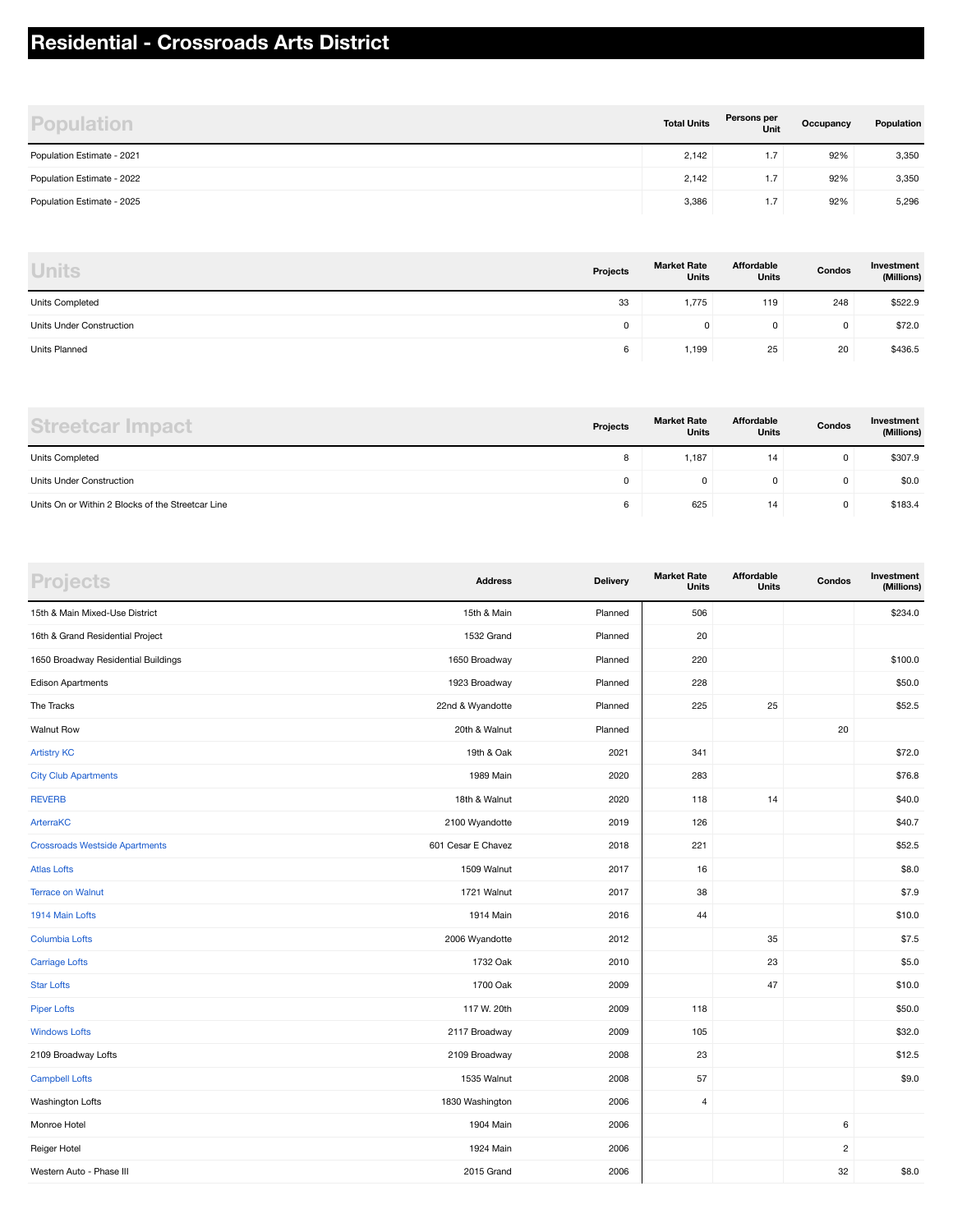| 2004 Grand Lofts                  | 2004 Grand     | 2005 |     | 5  |        |
|-----------------------------------|----------------|------|-----|----|--------|
| W Lofts                           | 1803 Wyandotte | 2005 |     | 17 |        |
| Western Auto Lofts - Phase II     | 2029 Grand     | 2005 |     | 26 | \$7.0  |
| 1515 Walnut                       | 1515 Walnut    | 2004 |     |    |        |
| 1518 Walnut                       | 1515 Walnut    | 2004 | 19  |    |        |
| 1819 Baltimore                    | 1819 Baltimore | 2004 |     | 26 | \$8.5  |
| <b>Crossroads Lofts</b>           | 1600 Grand     | 2004 | 12  |    |        |
| Freighthouse Lofts at Stuart Hall | 2121 Central   | 2004 | 115 |    | \$24.0 |
| Western Auto Lofts                | 2107 Grand     | 2004 |     | 99 | \$25.0 |
| <b>EBT Lofts</b>                  | 1601 Walnut    | 2001 | 102 |    | \$16.5 |
| Freighthouse Flats                | 2120 Wyandotte | 2001 |     | 23 |        |
| Freighthouse Lofts                | 2029 Wyandotte | 2001 | 33  |    |        |
| Lofts at Fleming Place            | 2030 Grand     | 2000 |     | 6  |        |
| Popcorn Lofts                     | 1920 Wyandotte | 1998 |     | 6  |        |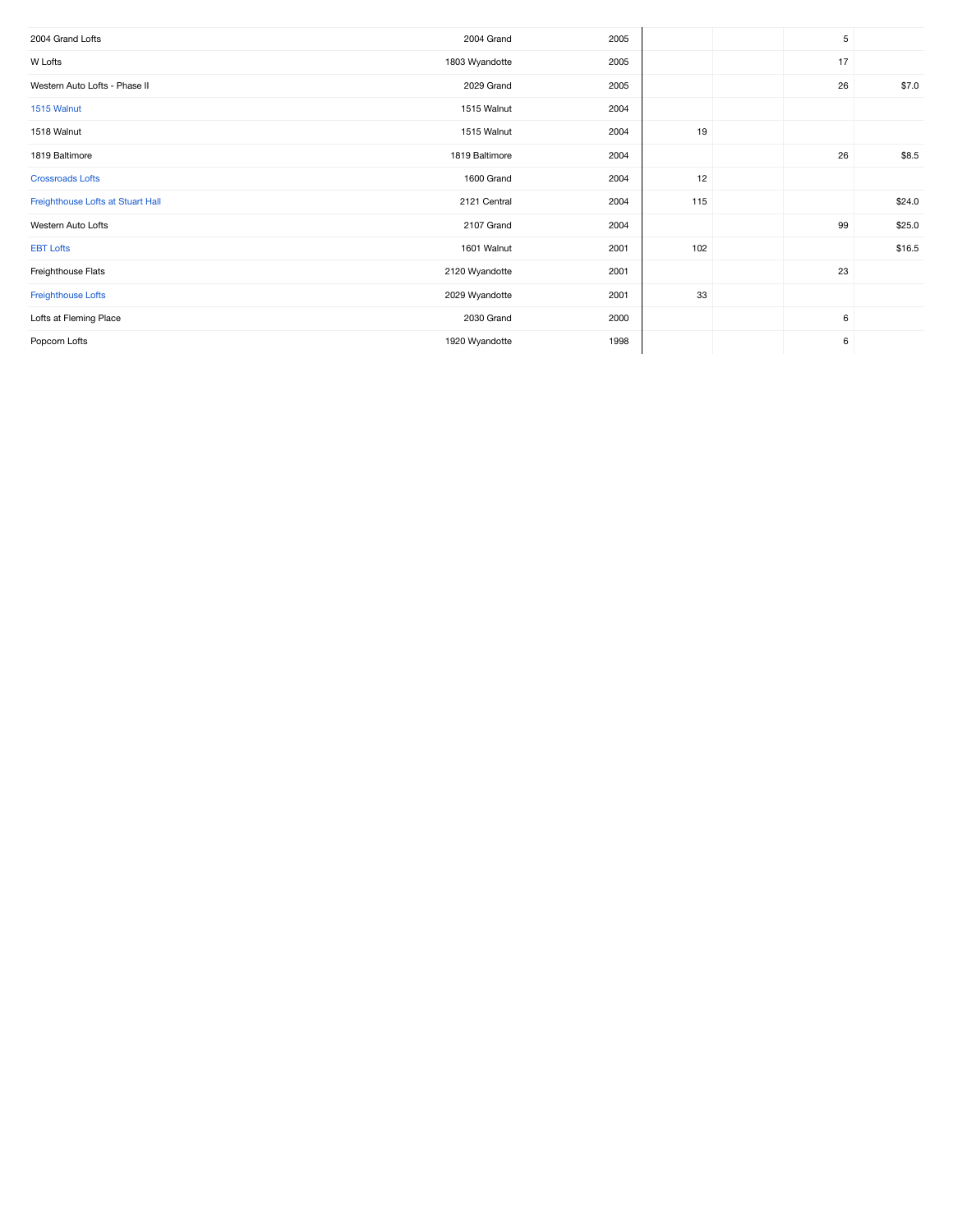#### **Residential - Greater Downtown Districts**

| <b>Population</b>          | <b>Total Units</b> | Persons per<br>Unit | Occupancy | Population |
|----------------------------|--------------------|---------------------|-----------|------------|
| Population Estimate - 2021 | 7,621              | 2.1                 | 92%       | 14,724     |
| Population Estimate - 2022 | 7,681              | 2.1                 | 92%       | 14,840     |
| Population Estimate - 2025 | 8,979              | 2.1                 | 92%       | 17,347     |

| <b>Units</b>             | Projects | <b>Market Rate</b><br><b>Units</b> | Affordable<br>Units | Condos | Homes | Investment<br>(Millions) |
|--------------------------|----------|------------------------------------|---------------------|--------|-------|--------------------------|
| Units Completed          | 43       | 2,582                              | 934                 | 716    | 3,389 | \$615.3                  |
| Units Under Construction |          | 60                                 | $^{\circ}$          | 0      |       | \$12.0                   |
| Units Planned            | 10       | 594                                | 704                 | 0      |       | \$173.1                  |

| <b>Projects</b>                        | <b>Address</b>            | <b>Delivery</b> | <b>Market Rate</b><br>Units | Affordable<br>Units | Condos         | <b>Single Family</b><br>Homes | Investment<br>(Millions) |
|----------------------------------------|---------------------------|-----------------|-----------------------------|---------------------|----------------|-------------------------------|--------------------------|
| 25th & Troost Residential Project      | 25th & Troost             | Planned         | 76                          | 172                 |                |                               | \$40.0                   |
| Alhaven                                | 31st & Harrison           | Planned         |                             | 50                  |                |                               | \$8.5                    |
| Columbus Park Lofts                    | 5th & Homes               | Planned         | 156                         |                     |                |                               |                          |
| Cornerstone Associates Housing Project | <b>Berkley Riverfront</b> | Planned         |                             | 60                  |                |                               | \$13.0                   |
| The Flats at Ironside                  | <b>Berkley Riverfront</b> | Planned         | 35                          | 40                  |                |                               | \$15.0                   |
| Jazz Hill Apartments                   | Paseo Blvd                | Planned         |                             | 197                 |                |                               | \$18.5                   |
| Madison Lofts                          | 2645 Madison              | Planned         | 6                           |                     |                |                               |                          |
| McCormack Baron Apartment Project      | 19th & Paseo              | Planned         |                             | 80                  |                |                               |                          |
| One Nine Vine                          | 19th & Vine               | Planned         |                             | 80                  |                |                               | \$18.1                   |
| <b>Berkley Riverfront Apartments</b>   | <b>Berkley Riverfront</b> | Planned         | 321                         | 25                  |                |                               | \$60.0                   |
| Icon at Gallerie                       | 227 E. 27th               | UC              | 60                          |                     |                |                               | \$12.0                   |
| <b>Quinlan Place</b>                   | 1507 E. 8th               | 2020            | 19                          | 38                  |                |                               | \$12.9                   |
| <b>Quinlan Row</b>                     | 1507 E. 8th               | 2020            | 11                          | 11                  |                |                               | \$5.1                    |
| West Bottoms Flats                     | 9th & Liberty             | 2020            | 265                         |                     |                |                               | \$65.0                   |
| Gallerie                               | 2705 McGee                | 2020            | 361                         |                     |                |                               | \$68.0                   |
| <b>Westside Flats</b>                  | 17th & Madison            | 2019            | 33                          |                     |                |                               | \$10.0                   |
| <b>The Yards</b>                       | 1660 Genessee             | 2019            | 232                         |                     |                |                               | \$41.0                   |
| <b>Marcato KC</b>                      | 2697 Troost               | 2018            | 182                         |                     |                |                               | \$24.0                   |
| <b>Union Berkley Riverfront</b>        | 1000 Berkley              | 2018            | 410                         |                     |                |                               | \$72.0                   |
| Union Hill on Main                     | 2975 Main                 | 2018            | 96                          |                     |                |                               |                          |
| Wonder Shops + Flats                   | 30th & Troost             | 2018            | 87                          |                     |                |                               | \$18.0                   |
| <b>CP Lofts</b>                        | 550 E. 5th                | 2017            | 54                          | 54                  |                |                               | \$19.5                   |
| Founders at Union Hill - Phase II      | 3000 Gillham              | 2016            | 181                         |                     | 13             |                               | \$24.1                   |
| <b>Switzer Lofts</b>                   | 1936 Summit               | 2016            | 115                         |                     |                |                               | \$24.0                   |
| 29 Gillham                             | 29th & Gillham            | 2015            | 22                          |                     |                |                               |                          |
| <b>Stockyards Place</b>                | 1515 Genessee             | 2015            | 11                          |                     |                |                               | \$7.0                    |
| <b>Beacon Park Townhomes</b>           | 2550 Vine                 | 2011            |                             | 45                  |                |                               |                          |
| Liberty Lofts                          | 360 Pershing              | 2010            |                             |                     | 44             |                               | \$8.9                    |
| Park Reserve                           | 2933 Baltimore            | 2009            |                             |                     | 169            |                               | \$30.0                   |
| Cherry Heights Condominiums            | 25th & Cherry             | 2008            |                             |                     | $16\,$         |                               |                          |
| Cherry Hill Row                        | 2913 Cherry               | 2008            | 15                          |                     |                |                               |                          |
| The Summit                             | 1715 Summit               | 2008            |                             |                     | $\overline{7}$ |                               |                          |
| Jazz Hill Homes                        | 1304 Paseo                | 2007            |                             | 197                 |                |                               |                          |
| 30 Gillham Row                         | 2939 Gillham              | 2006            | 11                          |                     |                |                               |                          |
| <b>Centennial Villa</b>                | 1820 Woodland             | 2006            |                             | 46                  |                |                               |                          |
| <b>Founders at Union Hill</b>          | 29th & Gillham            | 2006            | 227                         |                     |                |                               | \$50.0                   |